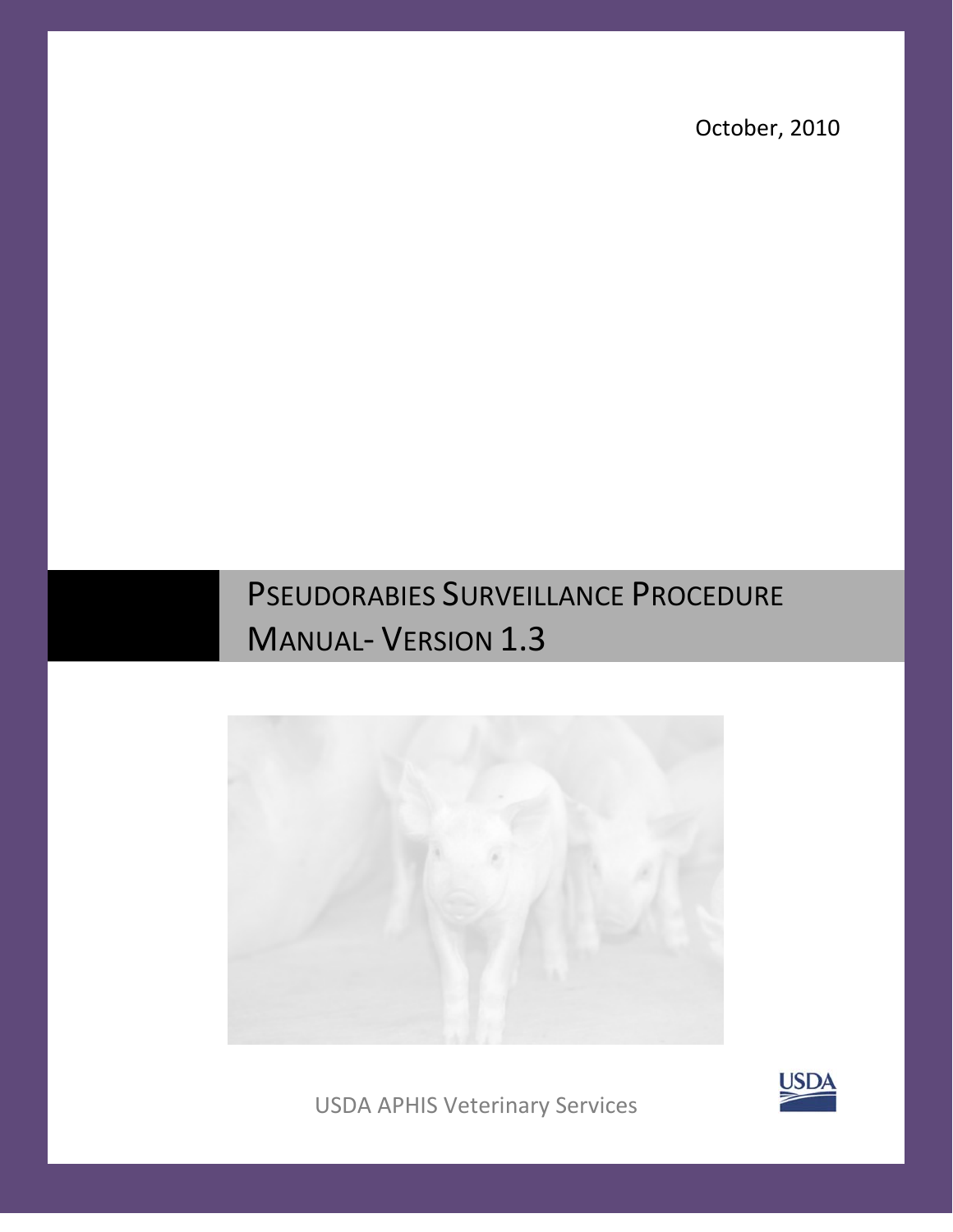The U.S. Department of Agriculture (USDA) prohibits discrimination in all its programs and activities on the basis of race, color, national origin, sex, religion, age, disability, political beliefs, sexual orientation, or marital or family status. (Not all prohibited bases apply to all programs.) Persons with disabilities who require alternative means for communication of program information (Braille, large print, audiotape, etc.) should contact USDA's TARGET Center at(202) 720-2600 (voice and TDD).

To file a complaint of discrimination, write USDA, Director, Office of Civil Rights, Room 326-W, Whitten Building, 1400 Independence Avenue, SW, Washington, DC 20250-9410 or call (202) 720-5964 (voice and TDD). USDA is an equal opportunity provider and employer.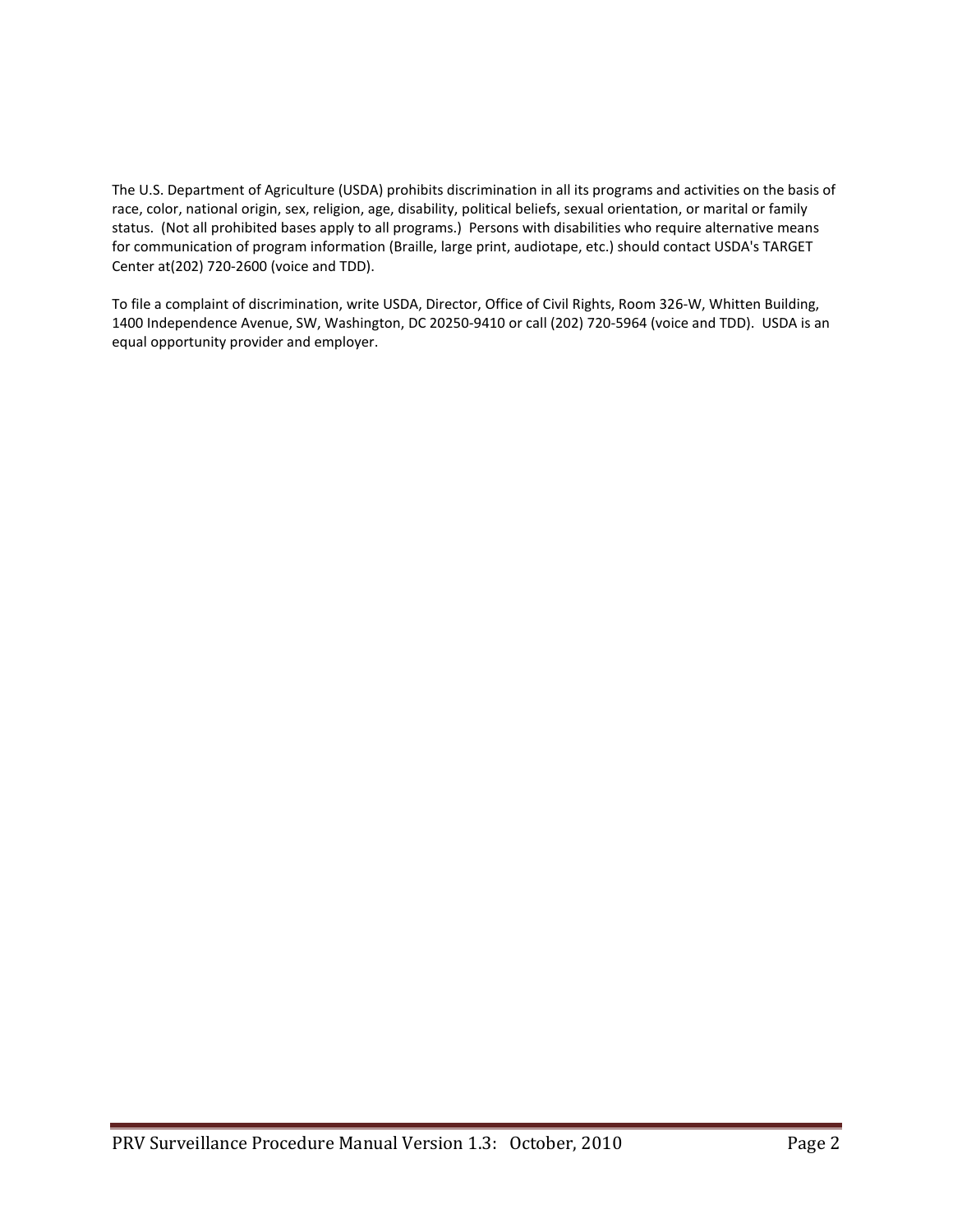| <b>Organization Office</b>                                             | <b>Contact Name</b>            | <b>Contact Phone</b> | <b>Contact e-mail</b>                    |
|------------------------------------------------------------------------|--------------------------------|----------------------|------------------------------------------|
| USDA, APHIS, VS, NVSL,<br><b>National Animal Health</b>                | Barbara Martin                 | 515-337-7731         | Barbara.M.Martin@aphis.usda.gov          |
| <b>Laboratory Network</b>                                              | Sarah Tomlinson                | 970-494-7263         | Sarah.M.Tomlinson@aphis.usda.gov         |
|                                                                        | <b>Troy Bigelow</b>            | 515-284-4121         | Troy.T.Bigelow@aphis.usda.gov            |
| USDA, APHIS, VS,<br><b>NCAHP, Swine Health</b><br><b>Program Staff</b> | Dave Pyburn                    | 515-284-4122         | David.G.Pyburn@aphis.usda.gov            |
|                                                                        | <b>Oliver Williams</b>         | 301-734-5914         | Oliver. Williams@aphis.usda.gov          |
| USDA, APHIS, VS,<br><b>Western Regional</b><br>Epidemiologist          | Mark<br>Schoenbaum             | 970-494-7314         | Mark.A.Schoenbaum@aphis.usda.gov         |
| USDA, APHIS, VS,<br><b>Eastern Regional</b><br>Epidemiologist          | <b>Barb Porter</b><br>Spalding | 919-855-7250         | Barbara.A.Porter-Spalding@aphis.usda.gov |
| USDA, APHIS, Wildlife<br><b>Services</b>                               | <b>Brandon Schmit</b>          | 970-266-6079         | Brandon.S.Schmit@aphis.usda.gov          |
| USDA, APHIS, VS, NVSL<br>Shipping for sample<br>collection supplies    | Jason Bunn                     | 515-337-7530         | Jason.K.Bunn@aphis.usda.gov              |
|                                                                        | John Korslund                  | 301-734-0847         | John.A.Korslund@aphis.usda.gov           |
| USDA, APHIS, National<br><b>Surveillance Unit</b>                      | Celia Antognoli                | 970-494-7304         | Celia.Antognoli@aphis.usda.gov           |
|                                                                        | Debbie Cox                     | 301-734-4397         | Debra.C.Cox@aphis.usda.gov               |
|                                                                        | Ellen Kasari                   | 970-494-7153         | Ellen.kasari@aphis.usda.gov              |

# <span id="page-2-0"></span>**FY2010 National PRV Surveillance Program Contacts**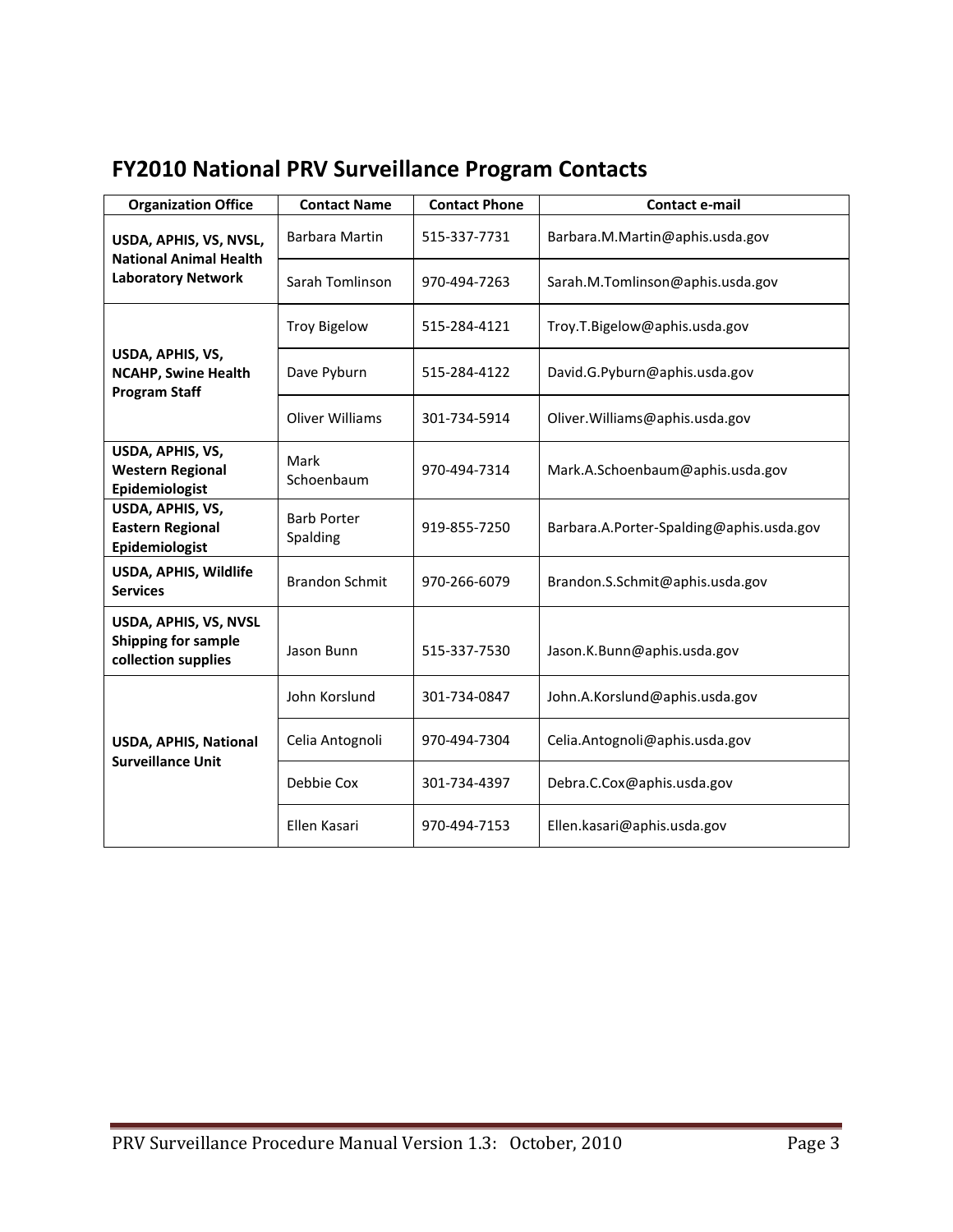# **Table of Contents**

| I.                                                                                       |  |
|------------------------------------------------------------------------------------------|--|
| Α.                                                                                       |  |
| В.                                                                                       |  |
| C.                                                                                       |  |
| 1.                                                                                       |  |
| Testing of Tissues from Sick Pigs Submitted to Diagnostic Laboratories 7<br>2.           |  |
| Serological Testing of Swine Cases Submitted to Diagnostic Laboratories 7<br>3.          |  |
| 4.                                                                                       |  |
| Serological Testing of Herds Reporting Exposure to Feral Swine  10<br>5.                 |  |
| 6.                                                                                       |  |
| Collection and Testing of Meat Juice from Market Hogs at Slaughter  11<br>7.             |  |
| 8.                                                                                       |  |
| ΙΙ.                                                                                      |  |
| А.                                                                                       |  |
| В.                                                                                       |  |
| Proper Labeling of Tissue Samples Including Serology Submitted to Labs  17<br>C.         |  |
| III.                                                                                     |  |
|                                                                                          |  |
| B.                                                                                       |  |
| IV.                                                                                      |  |
| V.                                                                                       |  |
| Appendix A: Designated NAHLN PRV Testing Laboratories, Addresses and Contact Information |  |
|                                                                                          |  |
| Appendix B: PRV Surveillance Activities by State, Agency and/or Slaughter Plant 24       |  |
|                                                                                          |  |
|                                                                                          |  |
| Appendix E: PRV Clotted Blood/Serum Testing Algorithm for NAHLN Laboratories  30         |  |
| Appendix F: The 95/10 Serological Sampling Protocol for Blood Testing  33                |  |
|                                                                                          |  |
|                                                                                          |  |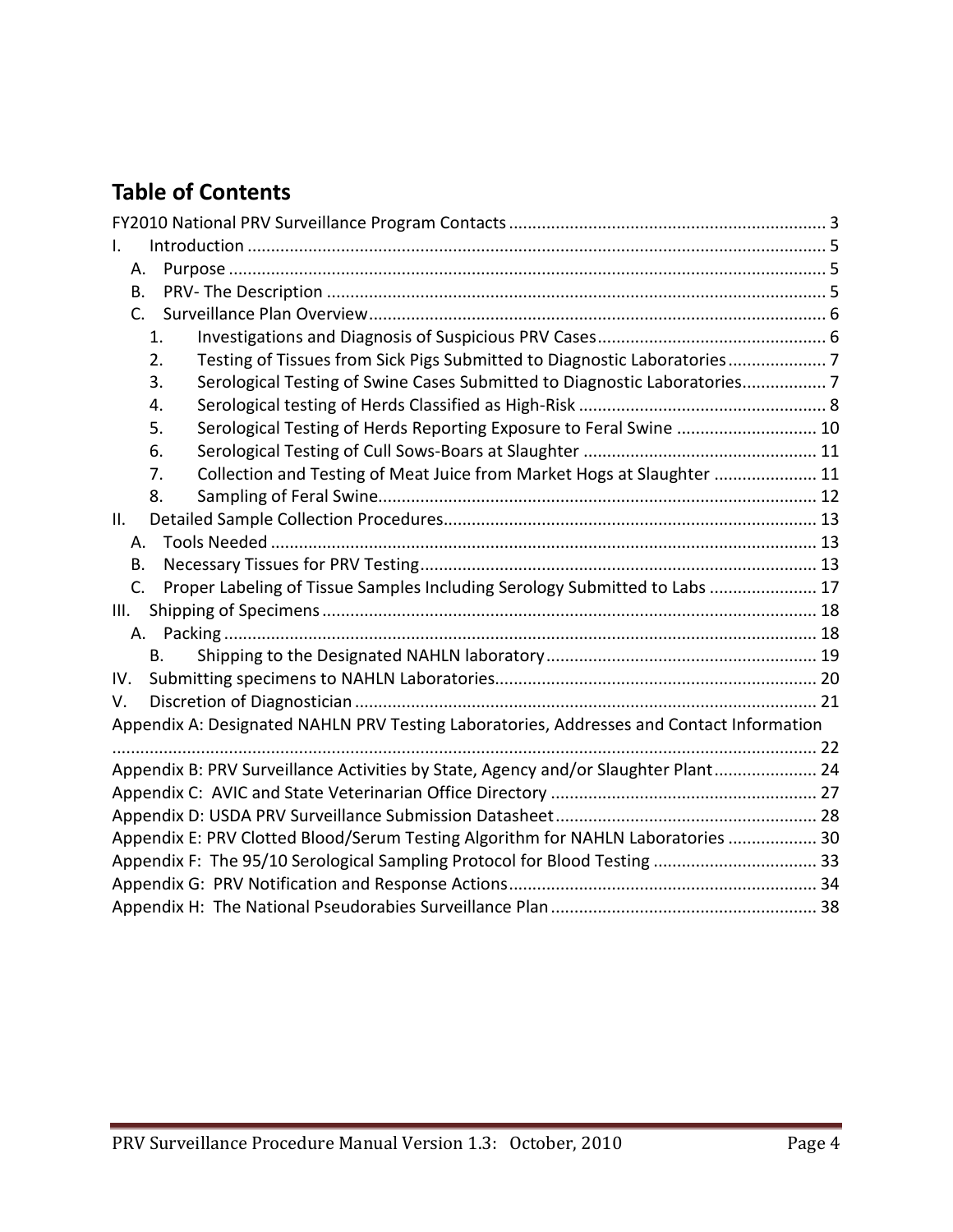# <span id="page-4-0"></span>**I. Introduction**

### <span id="page-4-1"></span>*A. Purpose*

This document outlines implementation procedures and guidelines for the pseudorabies virus (PRV) national surveillance program. This program's goals include enhanced surveillance for rapid detection, demonstration of disease freedom, and monitoring international or domestic sources of PRV.

The purpose of this document is to clarify:

- The procedures necessary to meet the objectives of PRV surveillance
- When to refer suspicious or possible PRV cases to the AVIC for investigation
- What is considered a high risk swine herd and when should samples be collected
- Communication protocols
- Where to ship specimens
- Laboratory guidance on sample testing procedures
- What information is necessary for reporting and recording surveillance samples
- Sample submission guides

### <span id="page-4-2"></span>*B. PRV- The Description*

Pseudorabies virus (PRV), also known as Aujeszky's disease, emerged as an economically important disease of swine in the late 1960s. Pigs are the primary host and reservoir of PRV making them the principal source of infection. Non-swine species infected with PRV often experience an intense pruritis and death usually occurs within 48 hours. Sometimes, the only sign noticed in non-swine species is sudden death. Horses, birds, and humans are considered resistant to PRV infection.

The United States Department of Agriculture's (USDA's) Animal and Plant Health Inspection Service (APHIS), began plans to eradicate PRV in the late 1970's and early 1980's. The resulting eradication program led to elimination of PRV in 2004 from commercial swine; however, the infection still exists in non-commercial and feral swine.

More information pertaining to etiology, clinical signs, epidemiology, diagnosis, and rationale for PRV surveillance can be found in the PRV surveillance plan (Appendix H).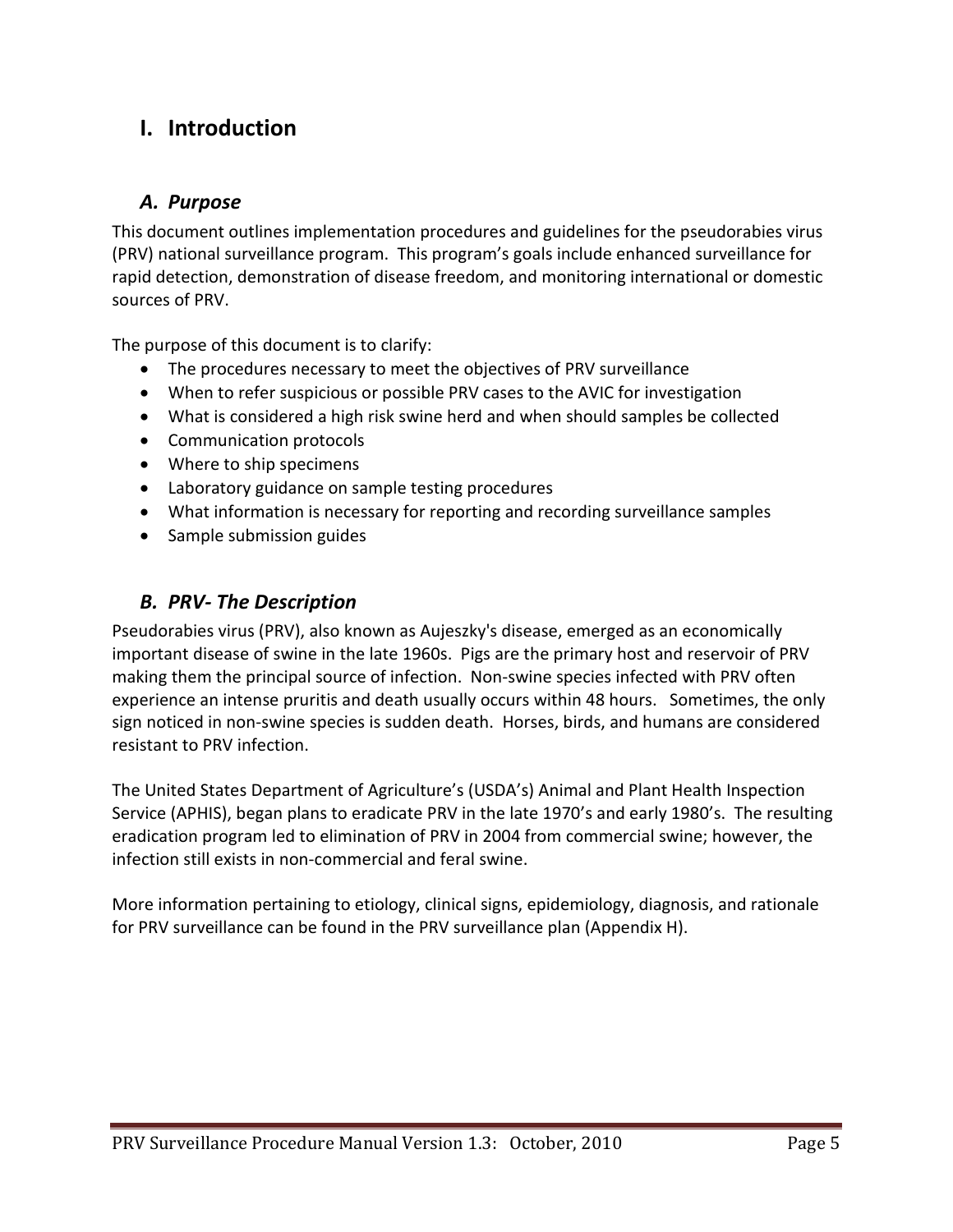### <span id="page-5-0"></span>*C. Surveillance Plan Overview*

The goal of this plan is to target swine populations and diagnostic samples considered high risk for PRV infection. The goal of surveillance is to rapidly identify infection if it enters the commercial swine industry. This targeted population includes: 1) investigations and diagnosis of suspicious PRV cases; 2) antigen testing of tissues submitted from sick pigs to diagnostic laboratories; 3) random serological testing of swine cases submitted to diagnostic laboratories; 4) serological testing of herds classified as high risk; 5) serological testing of herds with known feral swine exposure; 6) serological testing of cull sow-boar slaughter animals; 7) testing of meat juice from market animals; and 8) select feral swine for the presence of PRV.

The surveillance streams listed above support the objectives of the surveillance plan. Each stream is outlined in the PRV surveillance plan (appendix H). The general method of action pertaining to each sampling stream is listed below. For questions regarding the PRV surveillance plan, contact John Korslund 970-494-7217 or [John.a.korslund@aphis.usda.gov](mailto:John.a.korslund@aphis.usda.gov)

### <span id="page-5-1"></span>**1. Investigations and Diagnosis of Suspicious PRV Cases**

Diagnosis of PRV infection is achieved through a combination of herd history, clinical signs, and diagnostic sampling information. Clinically ill swine showing symptoms consistent with PRV should be reported to the AVIC, and the State animal health official (SAHO) or designee.

Suspect swine cases fitting this category include:

- Suckling pigs exhibiting high mortality (approaching 100 percent) accompanied by histological CNS lesions or rarely observed gross lesions consistent with PRV;
- Sows with respiratory signs and, or reproductive failure; and
- Respiratory signs in weaned market pigs accompanied by evidence of CNS symptoms or increased mortality consistent with PRV.

All swine herds fitting these categories should be referred to the AVIC/SAHO in the State (appendix C). The AVIC or designee will determine if a full investigation is warranted. If an investigation is warranted and only serum is collected from the farm, submit the serum to a PRV NAHLN laboratory using the on-farm datasheet (appendix D). If both serum and tissues are collected submit samples to National Veterinary Services Laboratory (NVSL) for analysis. NVSL bar-codes (see page 17 for information on obtaining bar codes) should be placed on all samples. Additional information on performing investigations can be found in VS Memo 580.4

Note: the procedures for obtaining barcodes and collecting specimens for investigating disease are outlined in Section II: Detailed Sample Collection Procedures.

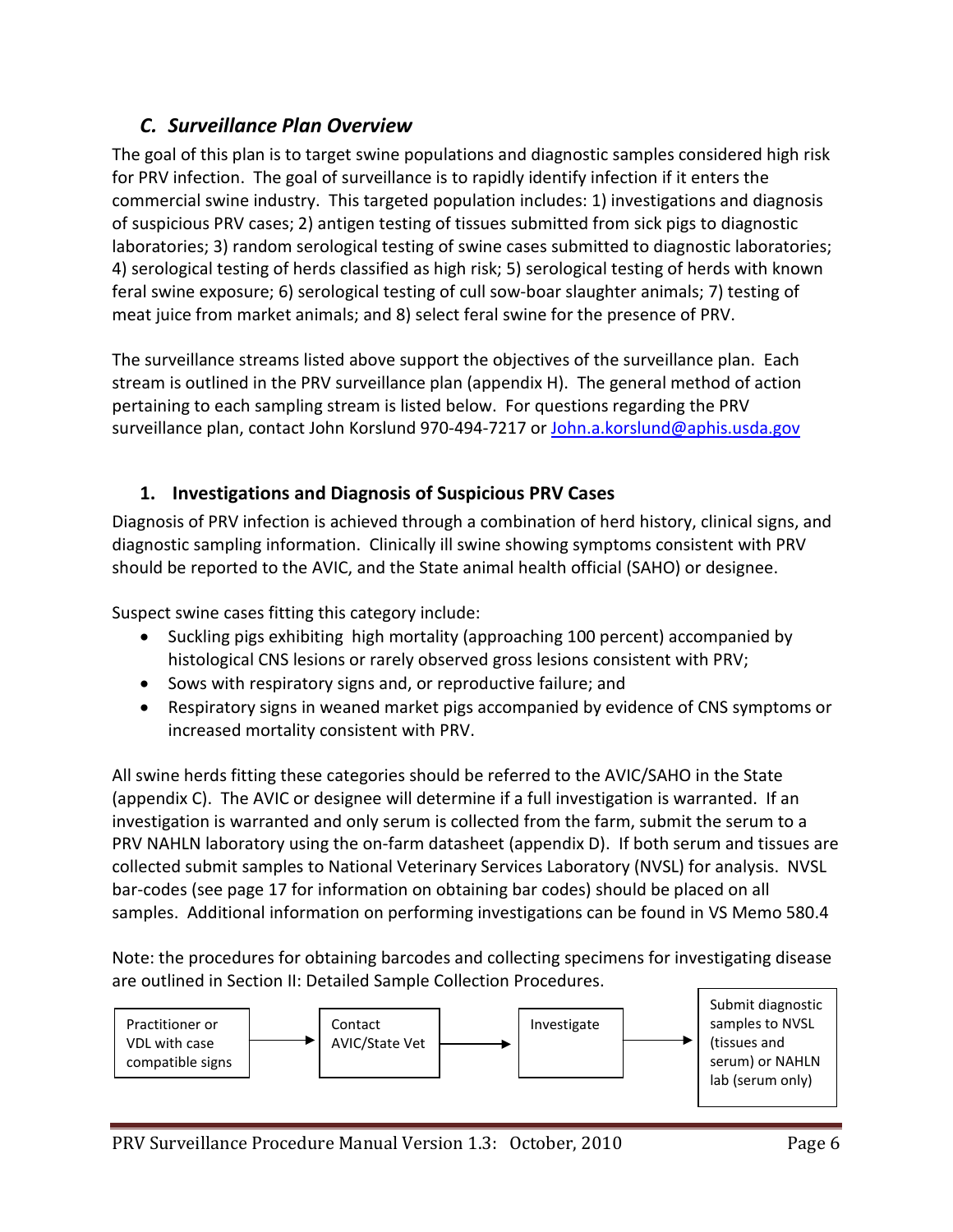Questions regarding investigation of suspicious PRV cases should be directed to your APHIS-VS Regional Swine Epidemiologist: Mark Schoenbaum in the Western Region at 970-494-7314 or Barb Porter-Spalding in the Eastern Region, 919-855-7250.

### <span id="page-6-0"></span>**2. Testing of Tissues from Sick Pigs Submitted to Diagnostic Laboratories**

#### **\*\*\*Testing of tissues other than sera for this stream is to be implemented after successful test validation\*\*\***

This sampling stream involves any swine accessions submitted by practitioners to PRV NAHLN laboratories. **Tonsil, brain and lung samples will be eligible for PRV antigen PCR testing (once validated) and serum for serological testing** if the case meets any of the following criteria:

- submissions for dramatic respiratory or neurological disease in market or breeding aged swine;
- submissions related to sow abortions.

NAHLN Laboratories should use NVSL bar codes on all specimens tested. Since these specimens are submitted from practitioners, the laboratory will need to bar code the samples. NAHLN labs receiving inconclusive or positive PCR results for PRV are to forward samples to NVSL for confirmatory testing. NAHLN labs testing serum should follow the testing algorithm (appendix E). Additionally, labs are to follow appendix G on notification of sample results if a nonnegative is received.

VS or State personnel will not be required to collect samples for this stream. These samples are submitted to NAHLN labs by practitioners.

Questions regarding samples eligible for testing of can be directed to the NAHLN laboratory or to the appropriate APHIS-VS Regional Swine Epidemiologist: Mark Schoenbaum in the Western Region at 970-494-7314 or Barb Porter Spalding in the Eastern Region, 919-855-7250.

### <span id="page-6-1"></span>**3. Serological Testing of Swine Cases Submitted to Diagnostic Laboratories**

This stream involves testing serological submissions from veterinary practitioners to PRV NAHLN laboratories for diagnostic or routine monitoring of diseases (other than PRV). It does not include samples submitted for PRV serology to qualify for movement or herd validation. If the practitioner specifies PRV testing, then the sample does not qualify for surveillance unless the serum sample qualifies for testing in the "testing of tissues from sick pigs submitted to diagnostic laboratories" surveillance stream.

This stream can include submissions for herd profiling, as well as serum from animals experiencing clinical disease. A maximum of five serological samples are allowed to be tested from each submission or premises.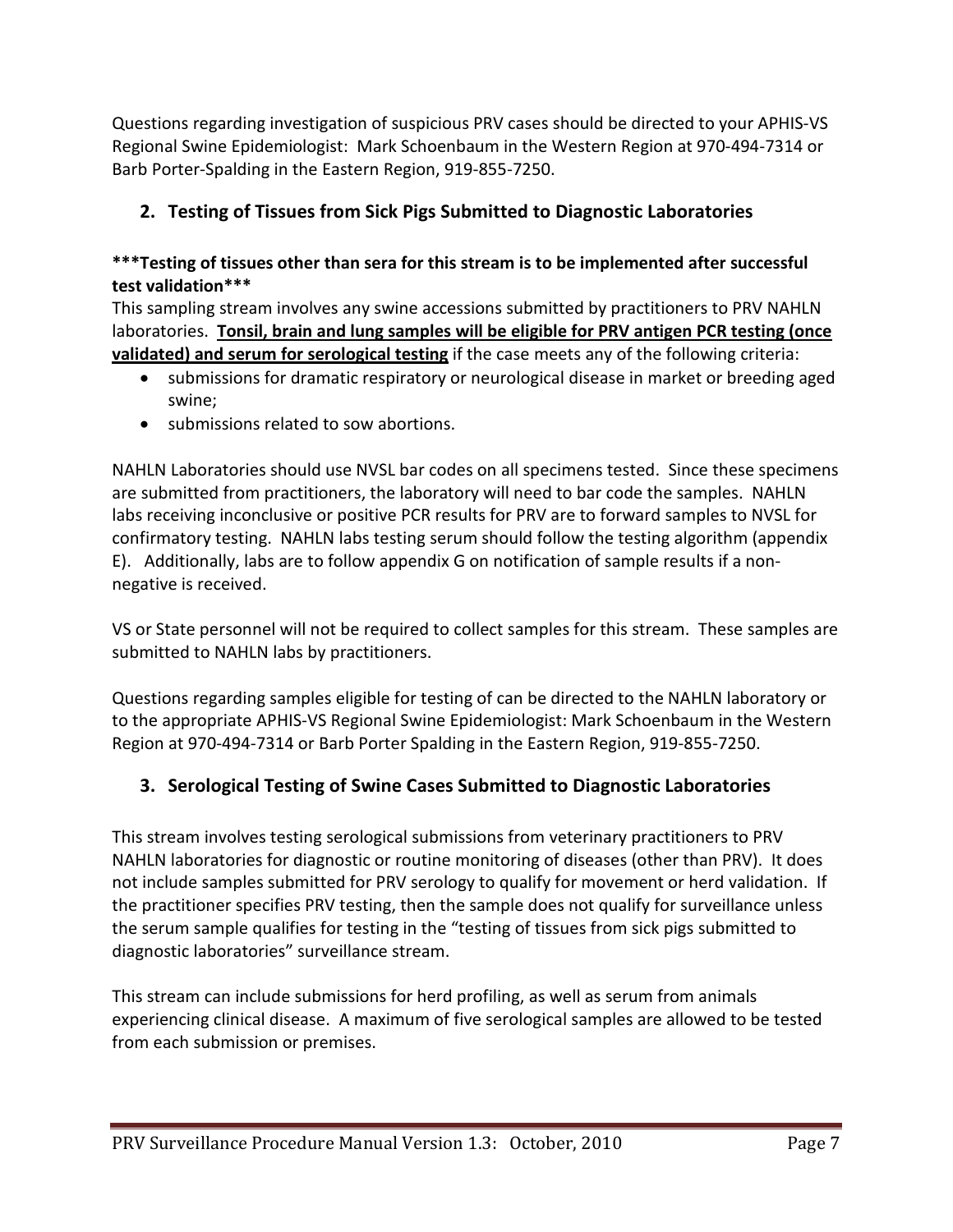Qualifying submissions are to be pulled for testing at program-specified rates. Since laboratories receive numerous samples, participating PRV NAHLN laboratories will have testing quotas and specifications (appendix B). Laboratories are to follow the established testing algorithm for screening samples (appendix E) and the notification protocols (appendix G). Laboratories are also to apply a NAHLN barcode to each serum sample tested.

Sample submission information and testing results will be captured on a PRV lab entry sheet (spreadsheet-based) and submitted monthly by the  $5<sup>th</sup>$  of each month, or as directed by your NAHLN coordinator for collation. Laboratories with no data to report need to report that they have no data to report to the NAHLN coordinator, Ms. Barb Martin. Eventually a web-based information capturing system will be created to improve and automate data entry.

#### **Samples tested should be representative of all submissions over space and time. No more than five samples per submission will be tested for this sampling stream.**

Questions regarding this sampling stream should be directed to your APHIS-VS NAHLN coordinator, Barb Martin at 515-337-7731.

### <span id="page-7-0"></span>**4. Serological testing of Herds Classified as High-Risk**

AVICs, State Veterinarians, or designees can review bio-security safe-guards and authorize testing of swine herds considered to be at high-risk for transfer of PRV from its feral reservoir into the commercial swine sector*.* The overall goal of this surveillance plan is to rapidly identify disease in the commercial industry. Therefore, high risk herds that should be considered for testing are herds that may have a direct impact on the commercial swine industry.

To determine which herds will be considered high-risk and qualify for testing under this portion of the surveillance plan, officials could consider the following factors:

- concentration of feral swine and their proximity to the operation
- direct or indirect interstate sales of swine from the operation
- risk of infection from purchased swine
- housing/facilities/management that may allow exposure to feral swine (i.e. effectiveness of biosecurity measures), etc.

Appendix B (PRV High-Risk Herd Testing Surveillance Activities) provides a list of US counties that could deserve extra emphasis due to the presence of significant commercial swine populations coupled with the presence of feral swine. This list is only a guideline of possible high risk areas. States should test herds they feel necessary to protect or rapidly find disease in their States' commercial herds.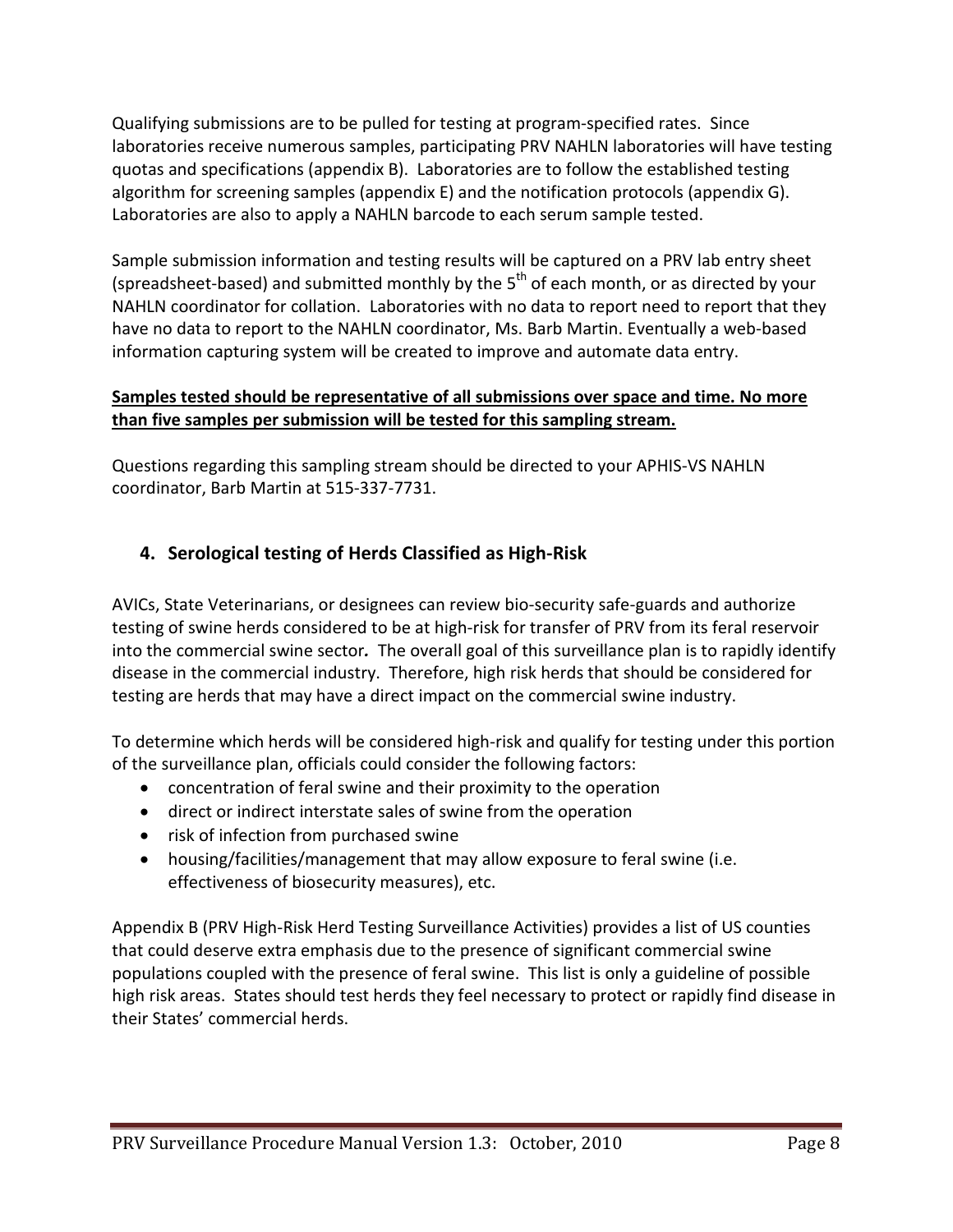Examples of high-risk herds could include:

- commercial swine with outdoor access and located within 10 miles of known populations of feral swine
- swine herds located within 10 miles of feral swine hunt clubs
- herds with exposure to feral swine that supply show pigs especially those that may show interstate.

**Testing of pigs for exhibitions is not considered high-risk testing and not part of this surveillance plan.** Confined herds of swine that were at one time feral, or herds that incorporate feral swine into production will **NOT** be considered high-risk herds for testing purposes. These herds are considered an extension of the feral swine population.

High-risk testing specimens can be collected through on farm testing, market testing, high-risk garbage feeder testing, small slaughter plant testing or other methods as necessary. If on-farm sampling is determined the most appropriate collection method, the herd should be tested using the 95/10 methodology (appendix F). A schedule of testing of high-risk herds may be devised dependent on housing type.

- Those with outdoor access would be sampled once every two years
- Those in total confinement without a perimeter fence or those outdoor facilities with an effective perimeter fence would be tested once every five years
- Those in total confinement with adequate biosecurity, including effective perimeter fencing, would not be tested

**Please consult with your Regional Epidemiologist to determine number of herds to sample and sampling methodology. Specimens should be submitted to an activated PRV NAHLN laboratory (see appendix A). States should contact an activated laboratory prior to submitting specimens to confirm testing ability.** 

The USDA On-Farm Sample Collection datasheet must be included with the sample shipment. An example can be located in appendix D. Specimens sent to a laboratory without this datasheet will **not** be analyzed. All specimens submitted must have a separate bar code place on every sample. Bar codes can be obtained through NVSL by contacting Jason Bunn, NVSL at phone 515-337-7350. The AVIC or designee is responsible for recording required data. A current version of the datasheet can be found at

http://www.aphis.usda.gov/animal\_health/animal\_dis\_spec/swine/pseu\_surv\_proced\_manual.shtml

Questions regarding serological testing of high risk herds can be directed to the appropriate APHIS VS Regional Swine Epidemiologists: Mark Schoenbaum in the Western Region at 970- 494-7314 or Barb Porter-Spalding in the Eastern Region, 919-855-7250.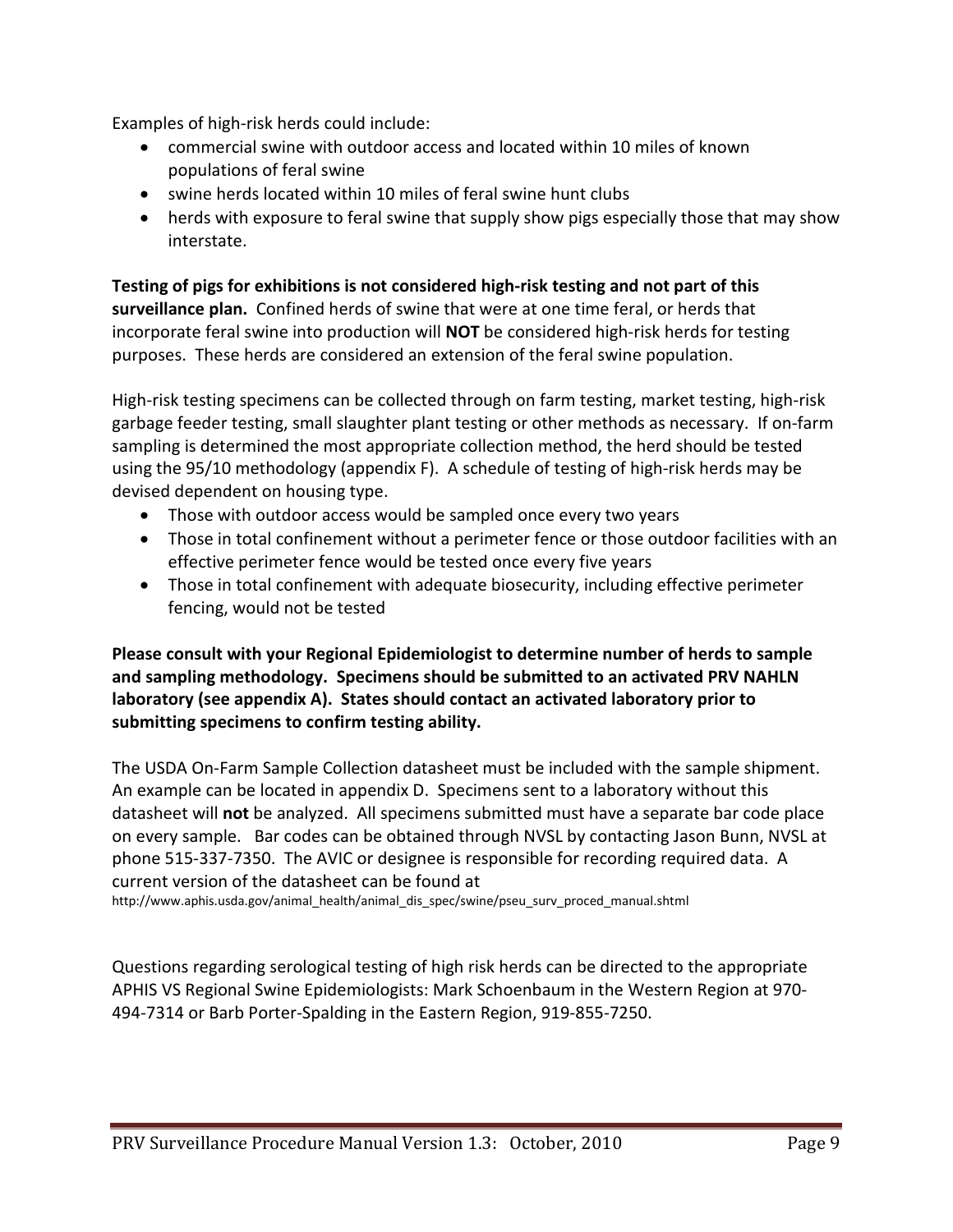### <span id="page-9-0"></span>**5. Serological Testing of Herds Reporting Exposure to Feral Swine**

Swine eligible for testing include swine from high risk outdoor commercial herds with the possibility of interstate movement that are exposed or potentially exposed to feral swine. This stream relies on voluntary reporting by the producer or owner. When the producer suspects feral swine incursions or observes feral swine in his/her herd, the producer may contact authorities to report the feral swine intrusion. Feral swine intrusions include either direct exposure to feral swine or visual evidence of fence line contact with feral swine.

When reported, the AVIC, State Veterinarian or designee will determine eligibility and appropriate timing for enhanced herd monitoring and herd surveillance, as needed, by discussing the situation with their Regional Epidemiologists. Sampling may include on-farm blood collection at the 95/10 sampling level for serology testing at an appropriate time interval following suspected exposure to allow for sero-conversion (appendix F).

Data capturing methods are described above in the high risk herd testing stream (surveillance stream 4.

**For this stream, direct exposure to feral swine should be observed or strongly suspected. If exposure is reported, consult your Regional Epidemiologist for sampling methodology and sample submission laboratories.** Samples are to be submitted to an activated PRV NAHLN lab for analysis.

The PRV On-Farm swine surveillance datasheet must be completed and submitted with individual bar-coded samples to an activated NAHLN laboratory. Specimens sent to a laboratory without this datasheet will **not** be analyzed. Bar codes can be obtained from NVSL by contacting Jason Bunn, NVSL at phone 515-337-7350.

Questions regarding on-farm sampling of herds exposed to feral swine can be directed to the appropriate APHIS-VS Regional Swine Epidemiologist: Mark Schoenbaum in the Western Region at 970-494-7314 or Barb Porter Spalding in the Eastern Region, 919-855-7250.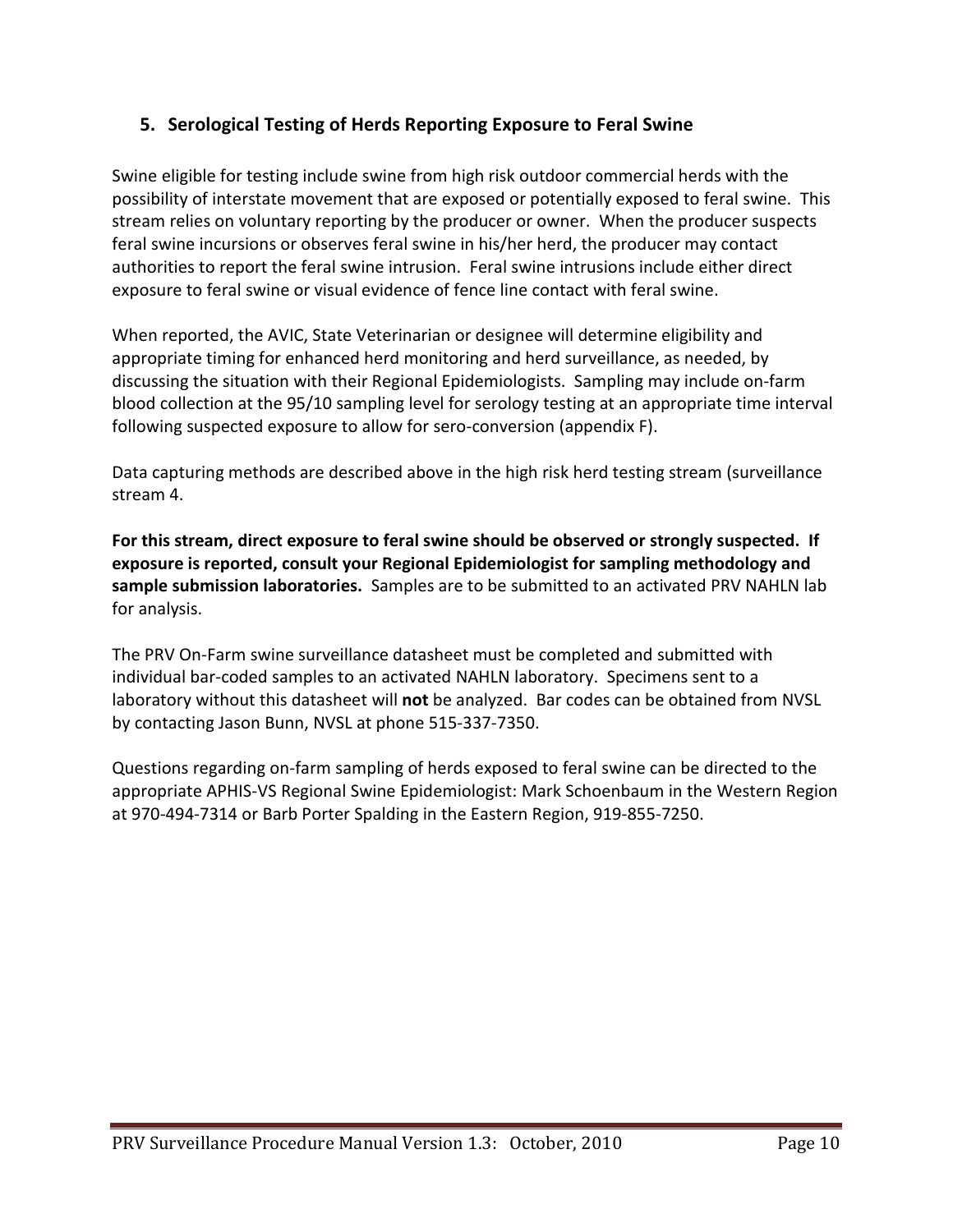### <span id="page-10-0"></span>**6. Serological Testing of Cull Sows-Boars at Slaughter**

Swine eligible for testing include cull sows-boars located at selected federal/state slaughter establishments.

Samples from all cull sows-boars with appropriate identification for surveillance will be collected and sent to the USDA laboratories located in Kansas and Kentucky. The samples will be sorted and tested to ensure that States meet the existing surveillance requirements found in Program Standards. Sample collection reduction protocols may be applicable in certain slaughter plants. These protocols will be slaughter plant specific and implemented with AVIC assistance.

Questions regarding serological testing of cull sows-boars at slaughter establishments can be directed to the appropriate APHIS-VS Regional Swine Epidemiologist: Mark Schoenbaum in the Western Region at 970-494-7314 or Barb Porter-Spalding in the Eastern Region, 919-855-7250.

### <span id="page-10-1"></span>**7. Collection and Testing of Meat Juice from Market Hogs at Slaughter**

Market swine slaughtered at select federally-inspected slaughter plants are eligible for meat juice testing. Meat collected from representative lot-identified market swine carcasses will be processed and analyzed using approved program meat juice assays. Samples collected for this stream will be collected by VS-employees and/or contracted personnel. Collectors will send samples to specified laboratories for sampling.

Data will be collected in the short-term in spreadsheets and forward quarterly to program staff for review and analysis.

Questions regarding collection and testing of meat juice from market swine at slaughter can be directed to the appropriate APHIS-VS Regional Swine Epidemiologist: Mark Schoenbaum in the Western Region at 970-494-7314 or Barb Porter-Spalding in the Eastern Region, 919-855-7250.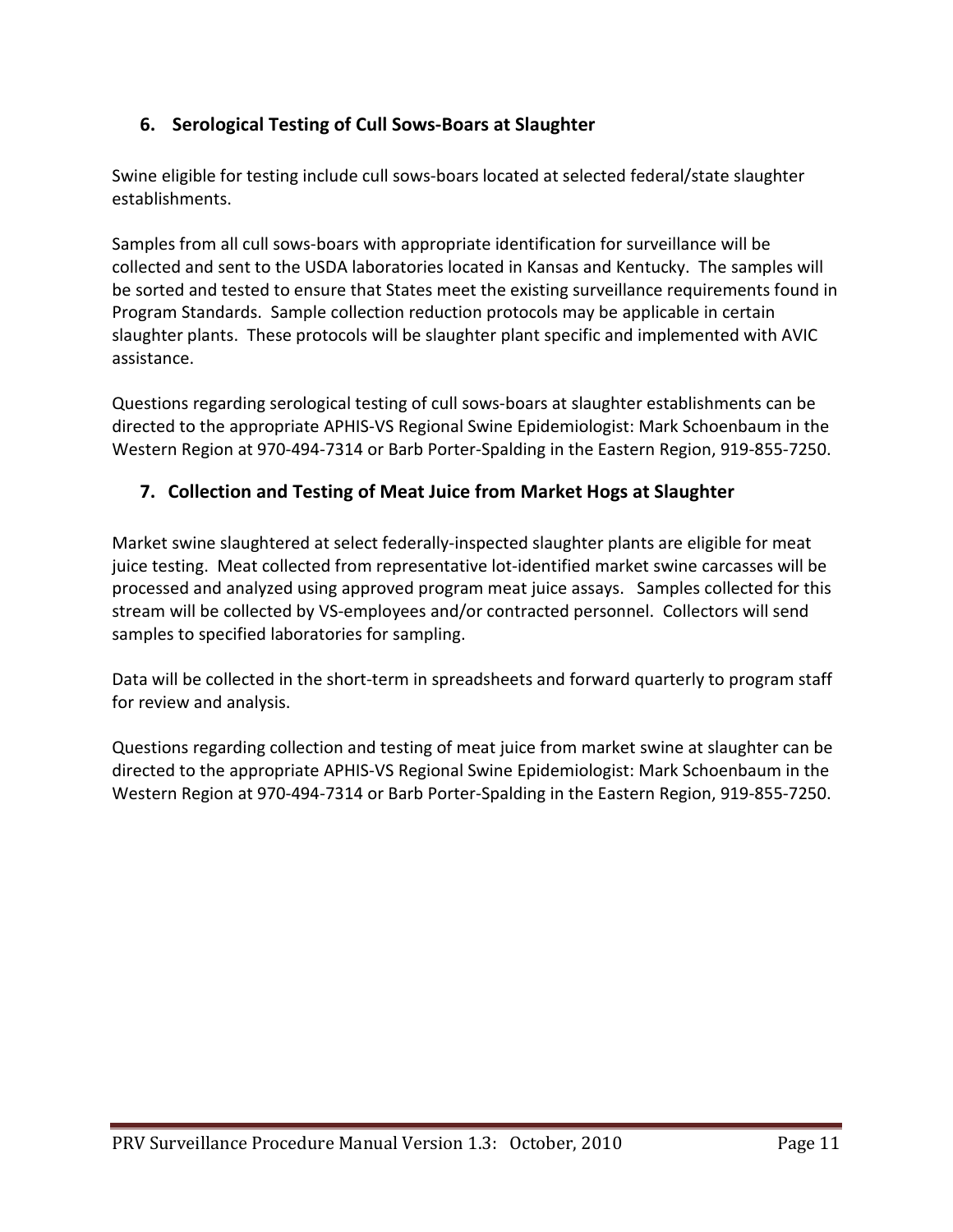### <span id="page-11-0"></span>**8. Sampling of Feral Swine**

Sampling of feral swine for PRV may be closely linked to the classical swine fever (CSF) surveillance program to improve sampling efficiencies. Eligible feral swine include free-roaming feral swine in states where Wildlife Services (WS) biologists have access to public and private land to capture and sample feral swine. Disease surveillance often overlaps with operational activities to conduct feral swine damage management; however, state level surveillance and monitoring approaches vary based on input from local experts.

WS collecting samples for the CSF program may also collect serology samples from the same animals for PRV testing to determine the presence of PRV. Samples collected by WS wildlife disease biologists for PRV testing will be submitted to laboratories directed by WS and in accordance with their WS Comprehensive Feral Swine Disease Surveillance Procedure Manual. WS personnel submitting serum for PRV testing should complete the datasheet (appendix D) and submit it with samples.

Samples collected in areas where previous assays of feral swine are known to be positive will not be re-tested unless determined necessary by WS. Testing should be restricted to samples from areas with previous negative or unknown PRV status, particularly areas with recent feral swine incursions and/or significant commercial swine production. Feral swine samples collected by WS will not be forwarded to NVSL for confirmatory testing.

AVICs requesting feral swine sampling in their state should consult with WS. Samples submitted for PRV analysis from anyone other than WS or though cooperation with WS will not be analyzed under the USDA program.

Questions regarding sampling of feral swine for PRV can be directed to Brandon Schmit (970- 266-6079) or Troy Bigelow at 515-284-4121.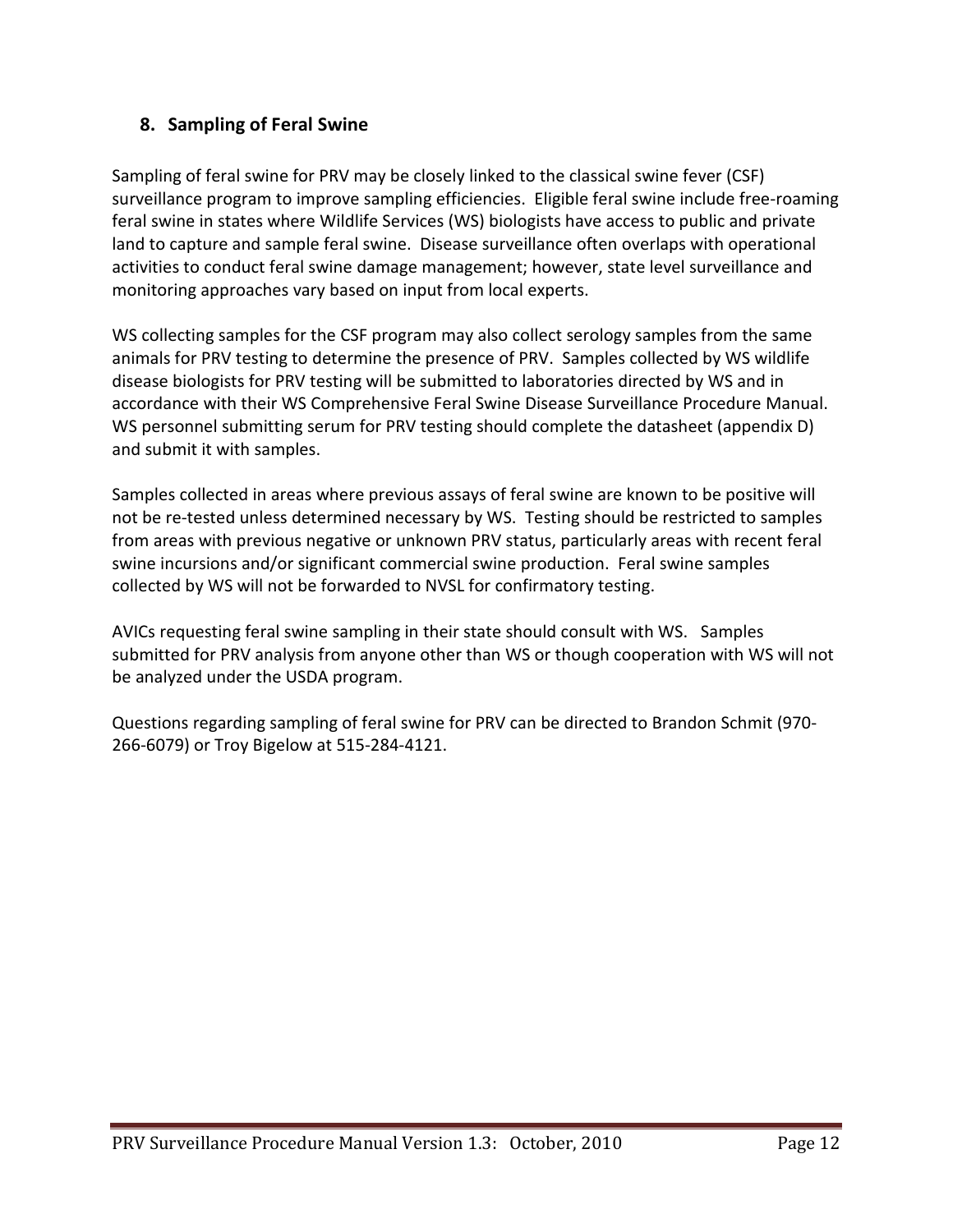# <span id="page-12-0"></span>**II. Detailed Sample Collection Procedures**

This section describes how to collect tissues and blood samples in the field. Most of the tissue samples collected for the PRV surveillance program will be submitted by practitioners. However, in the event that blood collection or tissue samples are needed for investigations and diagnosis of suspicious PRV cases, the following explains the proper procedures for collection of tissues and blood for PRV testing. Details of submitting serum samples can be found in Section IV. Submitting Samples to NALHN Laboratories.

### <span id="page-12-1"></span>*A. Tools Needed*

- For removing tonsils and tissues from euthanized or expired animals (sick pigs only)
	- o Knife (and/or scalpel) scissors
	- o Forceps
	- o Plastic whirl bags or screw top-plastic tubes
- For serology collection
	- o Centrifuge (if possible)
	- o 10 12ml Red or red/grey top blood collection tube or vacutainer
	- o Needles (size of choice) for collection of blood from swine
	- o Syringes with luer lock tips
	- o Falcon "snap cap type" tubes
	- o Hog snare or other swine restraining device
- Tools and items necessary for both tissue and serology collection
	- o Fine-point permanent marker (smear proof/water proof)
	- o Ball-point pen
	- o Pan or bucket for disinfecting instruments and rinsing hands
	- o Bleach (disinfectant)
	- o Paper towels
	- o Freezer bags
	- o Trash Bags for soiled personal protective clothing
	- o Mailers to submit samples

### <span id="page-12-2"></span>*B. Necessary Tissues for PRV Testing*

When collecting tissues for PRV testing is necessary, at minimum, collect the fresh tissues listed below for PRV testing. Blood will be collected from all animals, other tissues are only needed if pigs are exhibiting clinical signs (sick pigs.) Each tissue should be kept separate in bags or tubes, labeled with program-approved bar codes (if applicable) and refrigerated or chilled immediately.

- Tonsil
- Lung
- Brain (if possible to remove)
- Blood (fill red-top tube)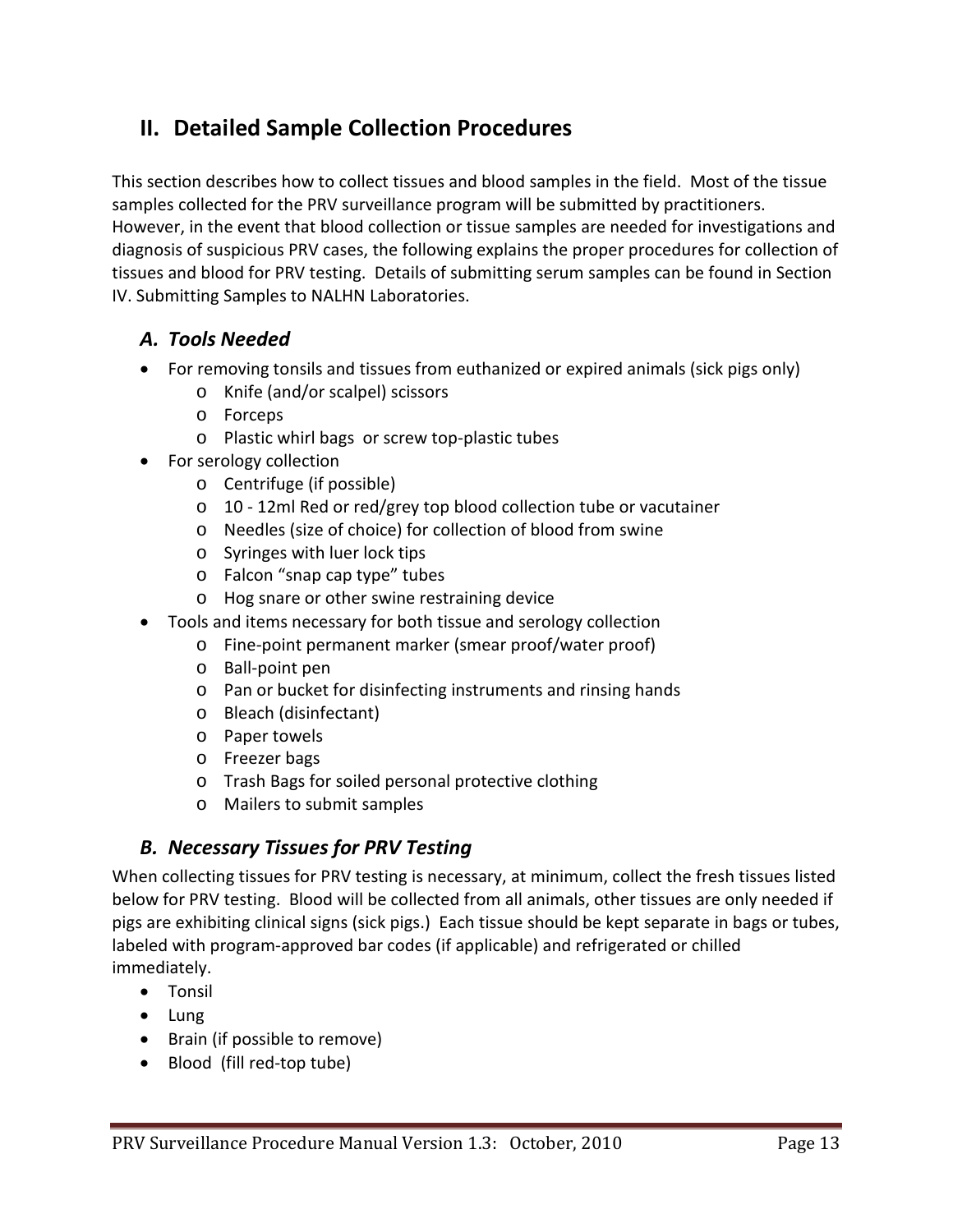The following details explain how to collect tonsil specimens. Tonsils only need collected by a VMO when he/she is investigating a herd with possible PRV, and the VMO will be performing a post mortem examination as part of the investigation. Tonsil collection and testing for other PRV surveillance streams has not been implemented.

### **Removing Tonsils (dead pigs)**

1. Lay the pig in dorsal recumbency.



2. Beginning near the chin, use a knife to reflect the skin caudally to expose underlying tissues in the intermandibular and proximal cervical regions.





3. Incise soft tissue along the medial aspect of each mandible. Extend proximally to the mandibular symphysis on each side in order to free the attachments of the tongue.



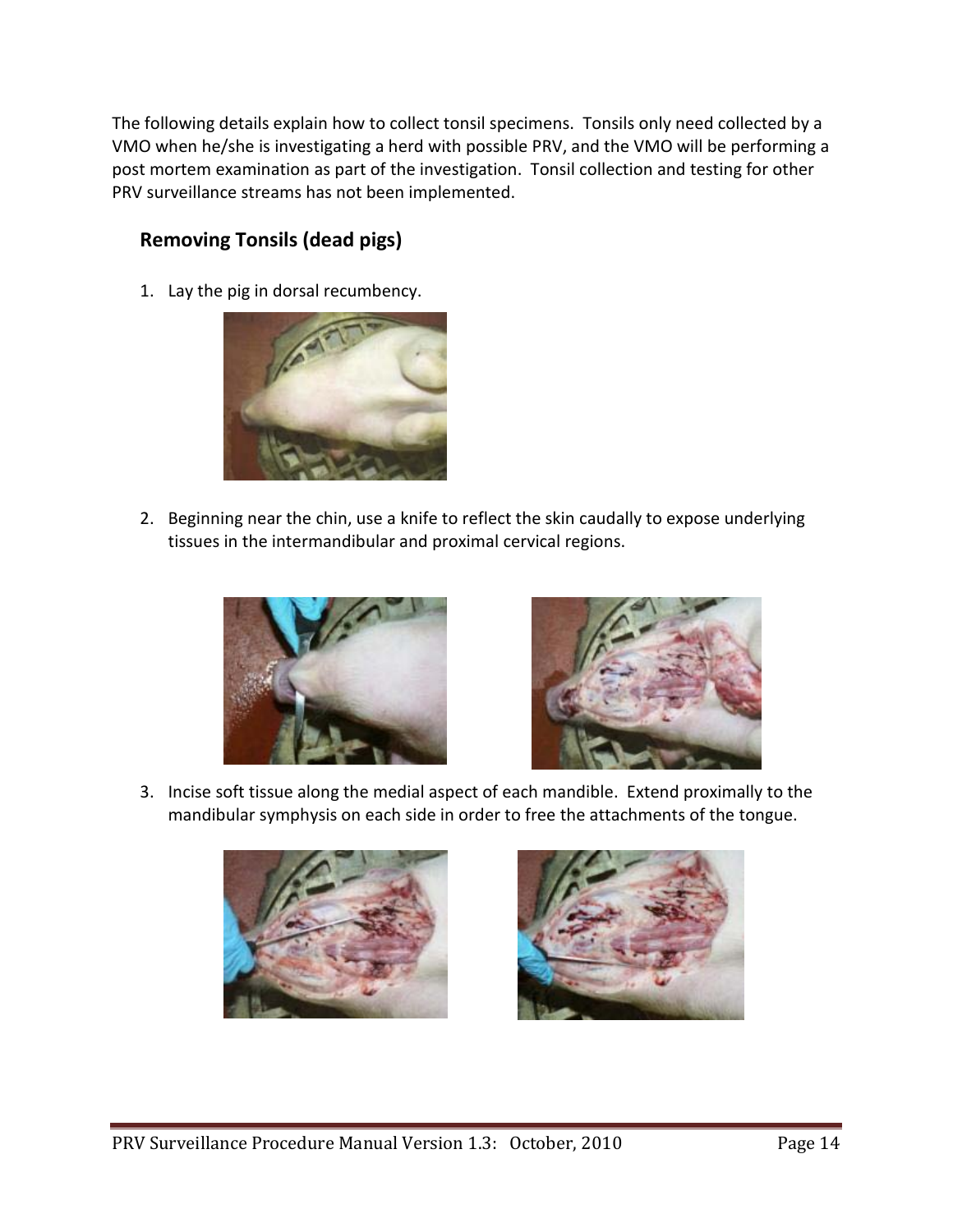4. After freeing up the proximal attachments of the tongue, reflect the tip of the tongue caudally to expose the hard and soft palate. The palatine tonsil, a flat bi-lobed structure with a prominent medial septum, is located caudal to the soft palate (red arrow). Cut the lateral attachments that restrict further retraction of the tongue (orange arrows). The entire tonsil (both lobes) should be collected.



5. Reflect the tongue further to expose the tonsil and epiglottis. Note the dimpled appearance of the flattened tonsil, due to invaginations of the epithelium to form crypts.



6. Use scissors to separate the tonsil from laryngeal structures caudal to it.

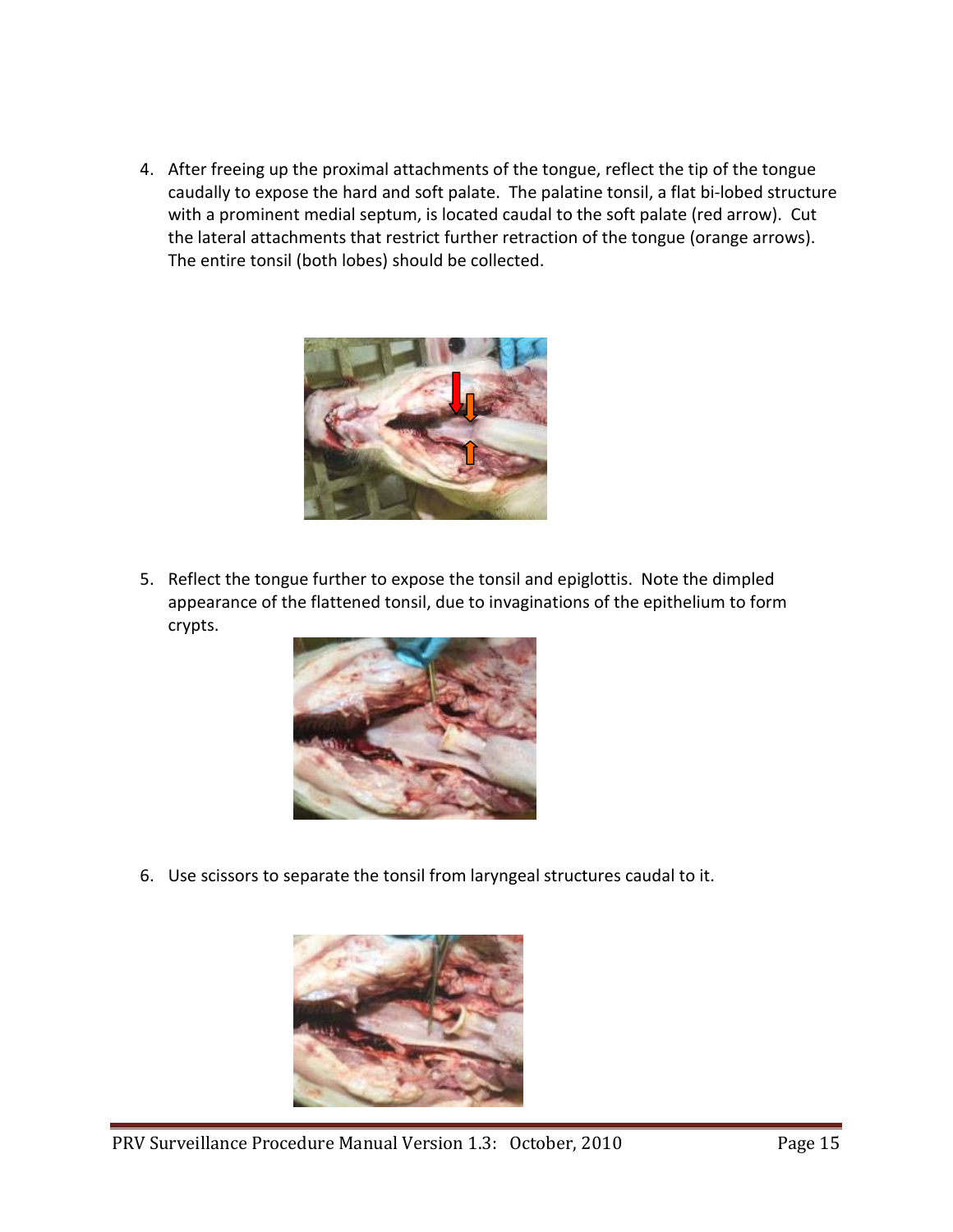7. Grasp the caudal aspect of the tonsil with forceps and use scissors to cut the deep attachments of the tonsil.



8. Cut the proximal attachments of the tonsil to the soft palate. The tonsil is now freely excised and can be removed.



- 9. Place tonsils in collection container.
- 10. Wipe container surfaces free of gross contamination (blood, fecal material, etc.) before packaging for shipment.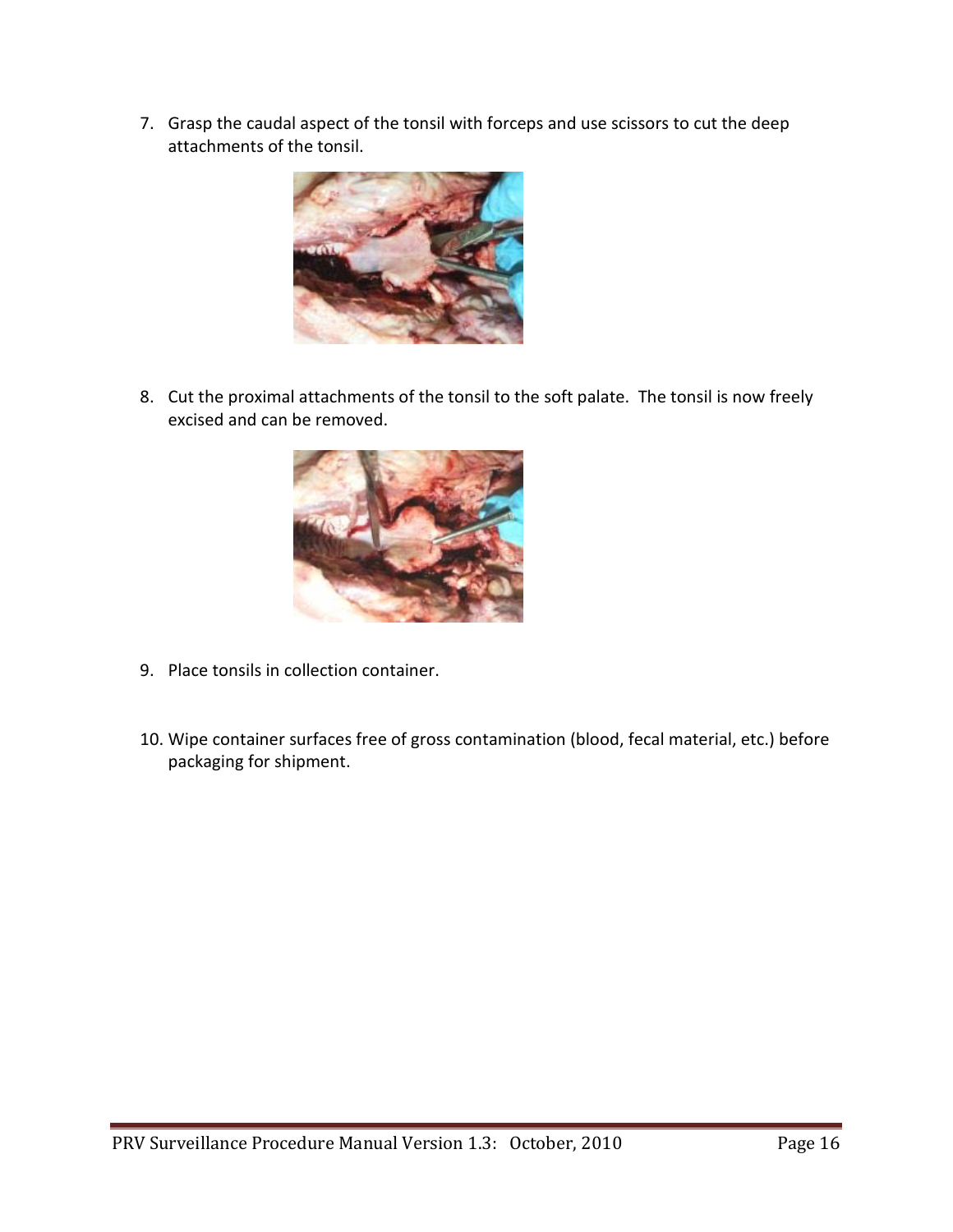### <span id="page-16-0"></span>*C. Proper Labeling of Tissue Samples Including Serology Submitted to Labs*

Specimens collected by animal health officials, should be labeled consistent with other disease programs like CSF. All samples must have a NVSL supplied unique barcode.

#### **Barcodes can be obtained by contacting the shipping and sample department at NVSL . Contact NVSL 515-337-7530 at to obtain bar codes.**

- Label each tube or sample collection container with a smear/waterproof pen and barcode. Include on each label:
	- o Sample number
	- o Type of specimen in tube or container (tissue type i.e. tonsil, lung, liver etc.)
	- o Barcode identification label
		- Bar codes are printed in sets of 4 individual labels. Each sample should receive a **different** bar code, even if several samples are collected from the same animal.
		- $B =$ Bar codes should be used as follows:
			- One label on each sample tube be sure to place bar-code **lengthwise** along the tube.
			- One label on the submission form
			- **Any labels that are not used should be destroyed.** Re-usage of previously used bar codes will "confuse" automated sample handling protocols in laboratories.
			- **All serology specimens must have a unique barcode**



- Place the samples in a cooler and/or on cold packs. **Do not freeze specimens**.
- Properly dispose of tissues and/or carcasses.
- Send the tissues/serology to the appropriate NAHLN laboratory

Questions regarding sampling techniques can be directed to the program managers at APHIS-VS-National Center for Animal Health Programs, Troy Bigelow (515-284-4121).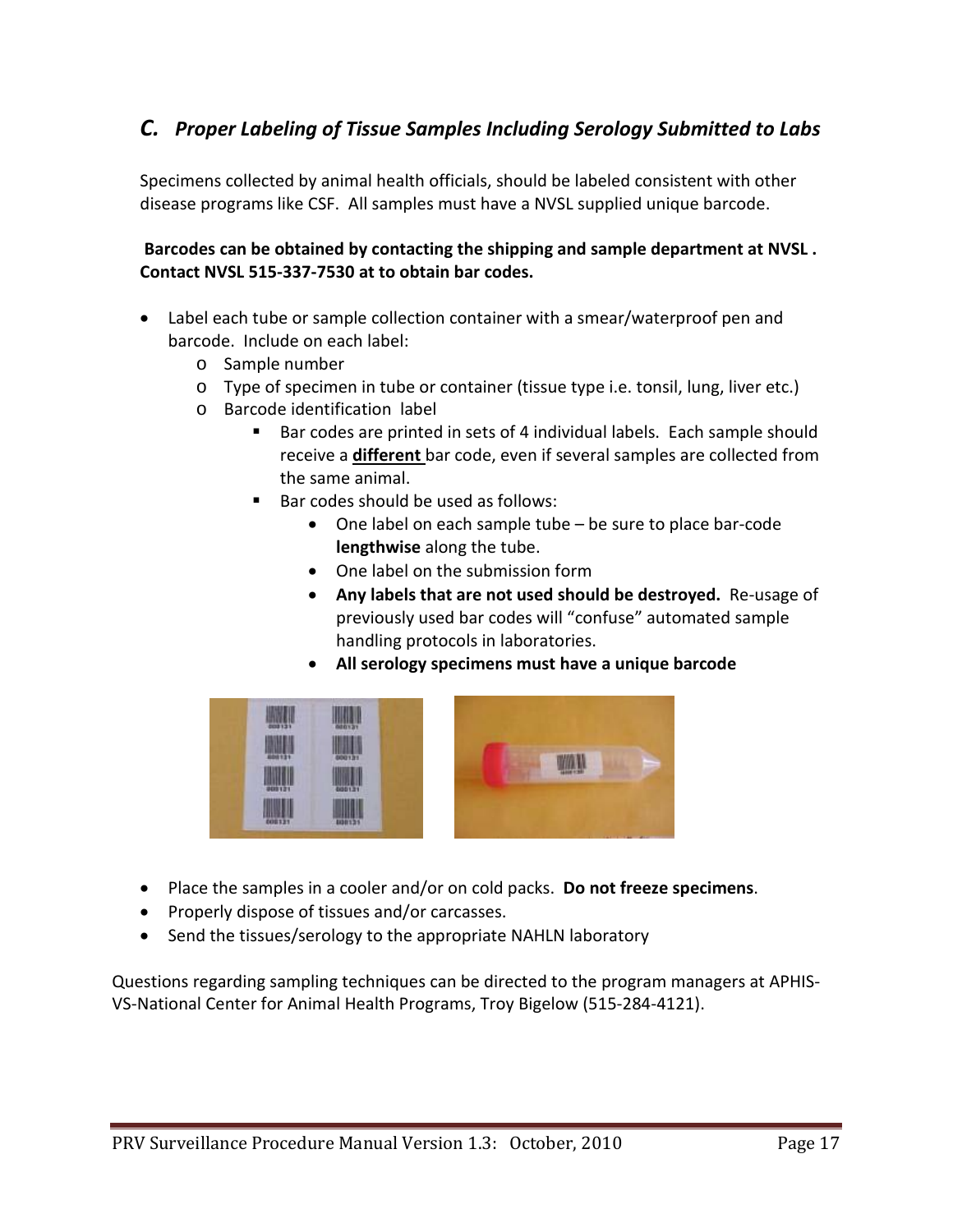# <span id="page-17-0"></span>**III. Shipping of Specimens**

For samples collected by animal health officials, the following protocol should be used in submitting samples to NAHLN or USDA laboratories

### <span id="page-17-1"></span>*A. Packing*

• Place labeled sample tube/containers into the clear bio-hazard bag (STP-741) with absorbent and seal.



• Place this bag into white bio-hazard bag (STP-740) and seal.



- Place the white bag into the shipping box.
- Place frozen ice packs on top of the bag.



• Place completed U.S. Department of Agriculture (USDA) On- farm **Swine** Surveillance Submission form (if available) on top of inner styrofoam lid.

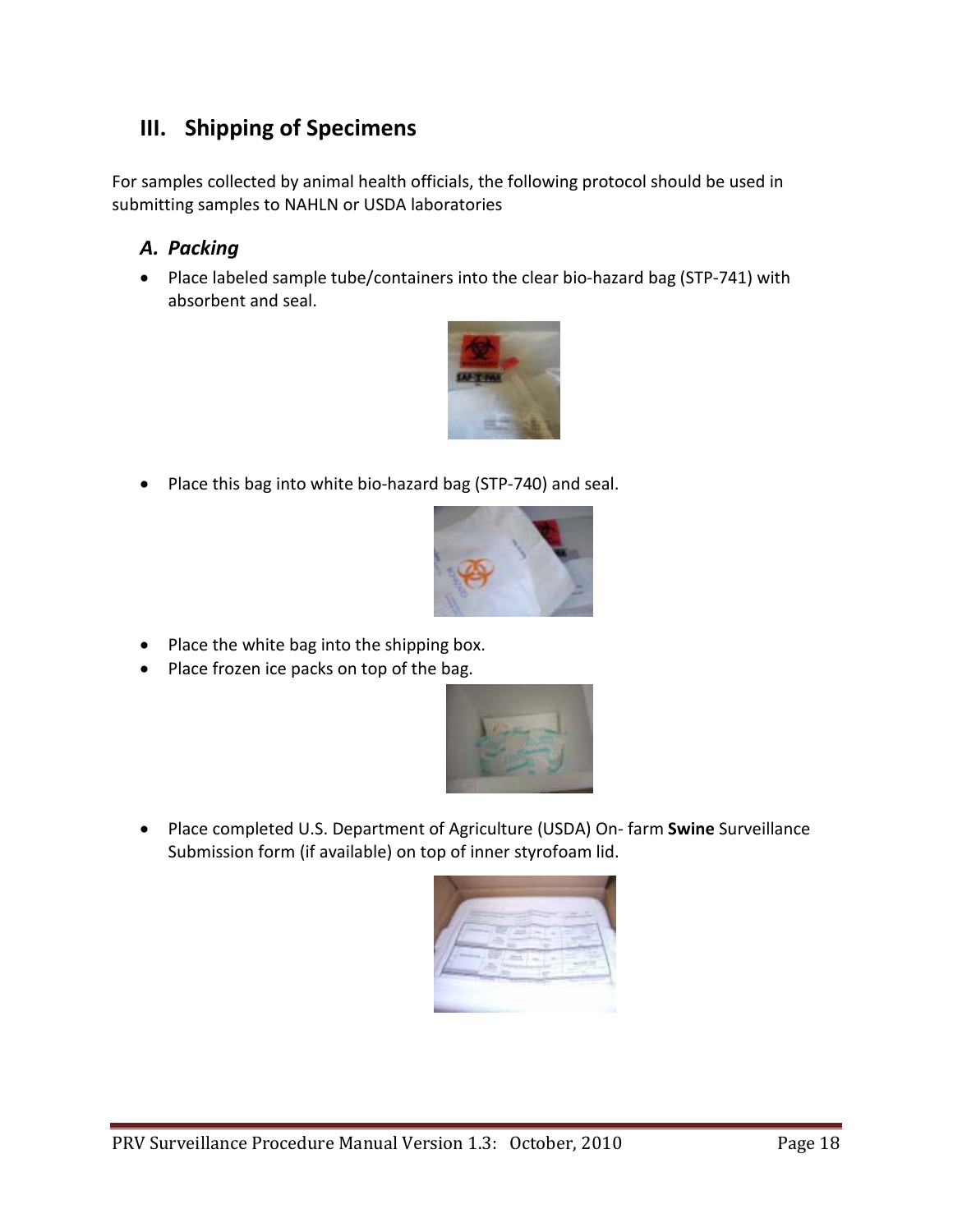- Seal box
- Place address shipping label on the box addressed to designated laboratory conducting PRV testing for this collection site.
- Place the other required shipping labels on the box to meet current IATA shipping requirements (e.g. UN 3373 label, etc.)
- Ship by overnight delivery with a contract carrier service.

#### **\*\*If shipping on a Friday, be sure to mark/label box for Saturday delivery. Make sure the lab can receive and refrigerate a shipment on a Saturday.\*\***

**NOTE:** Individuals who ship surveillance samples to laboratories are responsible for meeting requirements for the shipment of biological substances. At a minimum, these individuals should be familiar with the IATA Packing Instructions

Contact NVSL or the submitting NAHLN laboratory for information regarding shipping materials and shipping regulations. If you need further assistance with shipping, you may contact the shipping department at:

National Veterinary Services Laboratories Ph: (515)337-7530 Fax: (515) 337-7378

#### <span id="page-18-0"></span>**B. Shipping to the Designated NAHLN laboratory**

Ship specimens via the overnight contract delivery service only to the designated NAHLN laboratory. Appendix A contains a list of designated PRV NAHLN laboratories.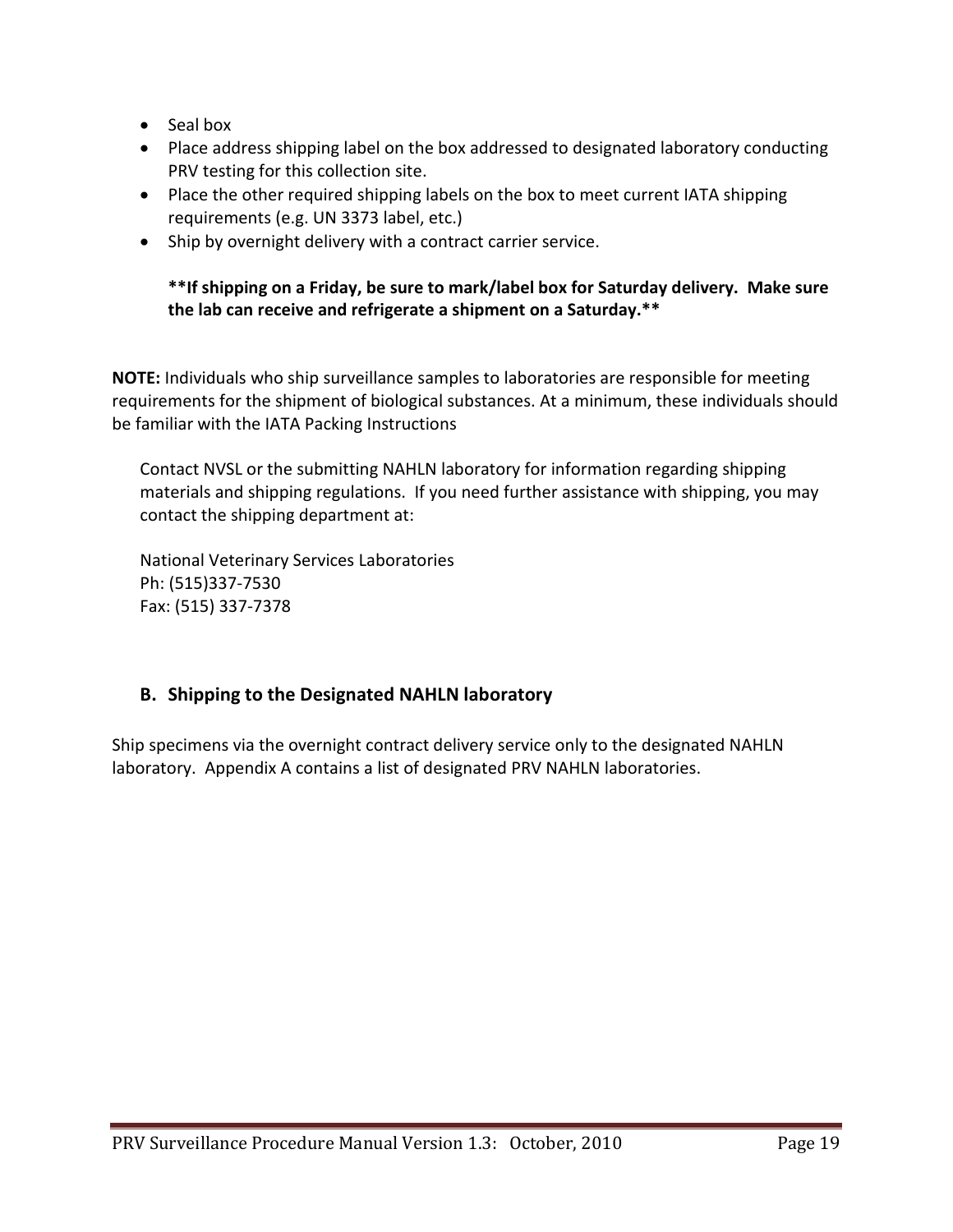# <span id="page-19-0"></span>**IV. Submitting specimens to NAHLN Laboratories**

VS personnel can obtain disposable blood collection supplies by contacting your VS area office. If possible, blood samples should be centrifuged and serum separated. Serum is then packed in Falcon tubes and sent with submission form to the appropriate NAHLN laboratory or USDA laboratory. All blood/serology tubes submitted to NAHLN labs must be identified with a unique bar code. Bar codes can be obtained by contacting with NVSL shipping at 515-337-7350.

Recommended Supplies/Equipment for Blood Collection and Serum Submission

- Cooler
- Ice packs
- Needles of choice for blood collection
- 10-15 ml syringes with luer lock tips
- 10 ml red or red/grey topped vacutainers
- Swine surveillance specimen barcode labels
	- o WS-contact Brandon Schmit for barcodes
	- o VS-contact NVSL for barcodes
- Falcon tubes or cryovials for serum
- Falcon tube shipping containers
- Ziploc freezer bags to use as primary and secondary shipping containers
- Paper towels to be used as absorbent material in-between primary and secondary shipping containers
- Centrifuge to spin off serum
- GPS units to record location of sample collection
- Snares to catch and immobilize swine for sample collection
- Submission forms (see appendix D)

**If possible, please provide a minimum of 2.0 ml of clear, non-hemolyzed, separated serum per animal for PRV testing.**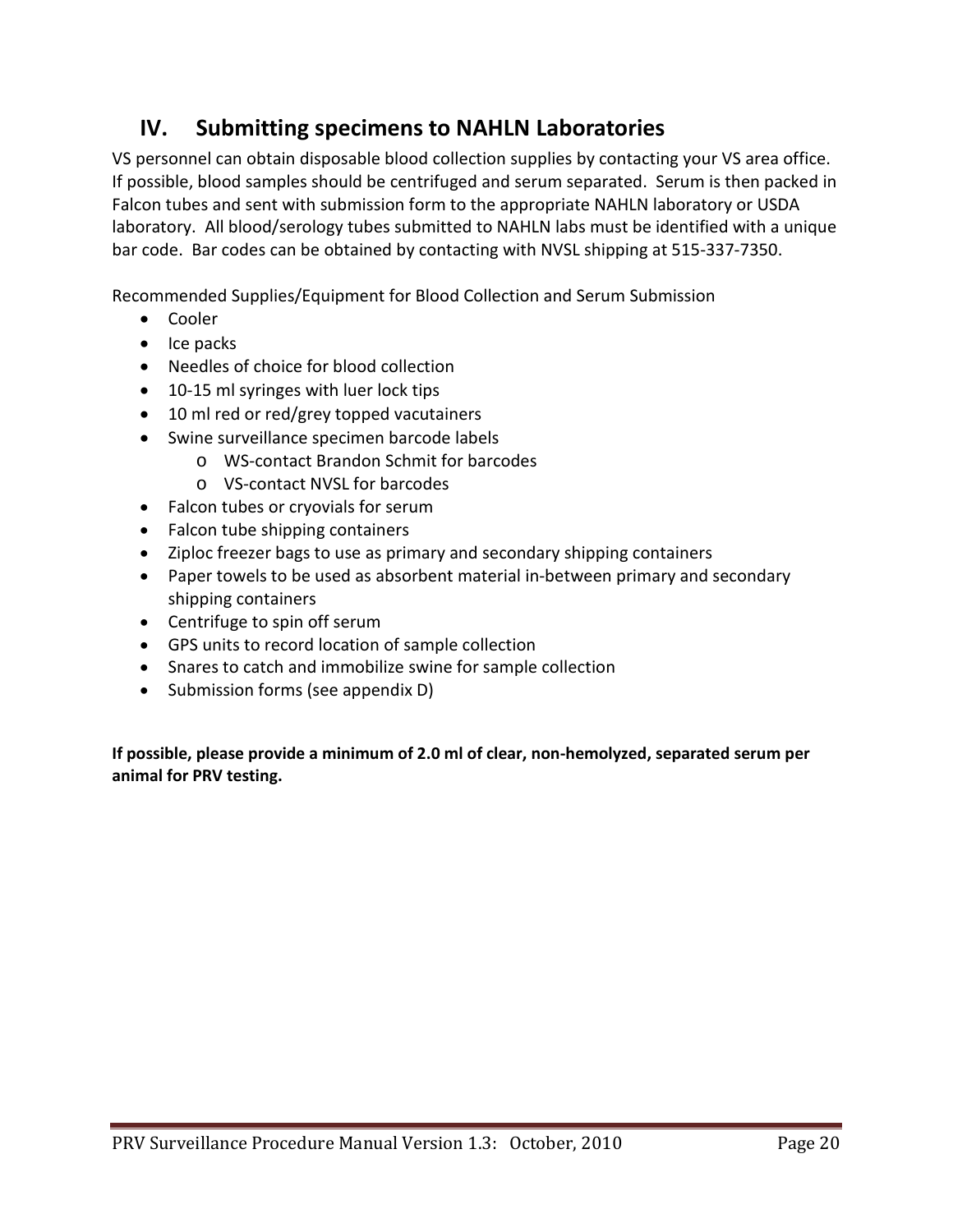# <span id="page-20-0"></span>**V. Discretion of Diagnostician**

Samples submitted to NAHLN laboratories by practitioners that qualify for PRV serology and or antigen testing (surveillance streams 2 and 3 above) must meet minimum information requirements. **Samples that arrive without the minimum information necessary for surveillance purposes do not qualify for PRV testing under the USDA National PRV Surveillance program and are not to be analyzed for PRV using USDA supported funds**. In addition, diagnosticians are to follow the sampling criteria listed throughout this document.

Minimum information requirements pertain to the traceability of the sample. Required information on diagnostic form must be able to provide:

- Submitting practitioner information
	- o Name
	- o City
	- o State
	- o Zip code
- Animal ID number
- Date of sample submission
- Production site information shall identify the actual location of the pigs sampled to qualify for sampling.
	- o Premises ID or Premises name (if provided) If provided must be included
	- o Street
	- o City
	- o State
	- o Zip code

#### **Samples tested should be representative of all submissions over space and time. The maximum number of samples per submission to test is five.**

On each qualifying sample that is submitted from practitioners the laboratories are to place a unique barcode supplied through NVSL.

Diagnosticians with questions pertaining to sample testing and necessary information should contact USDA, VS, NAHLN coordinator at 515-337-7731.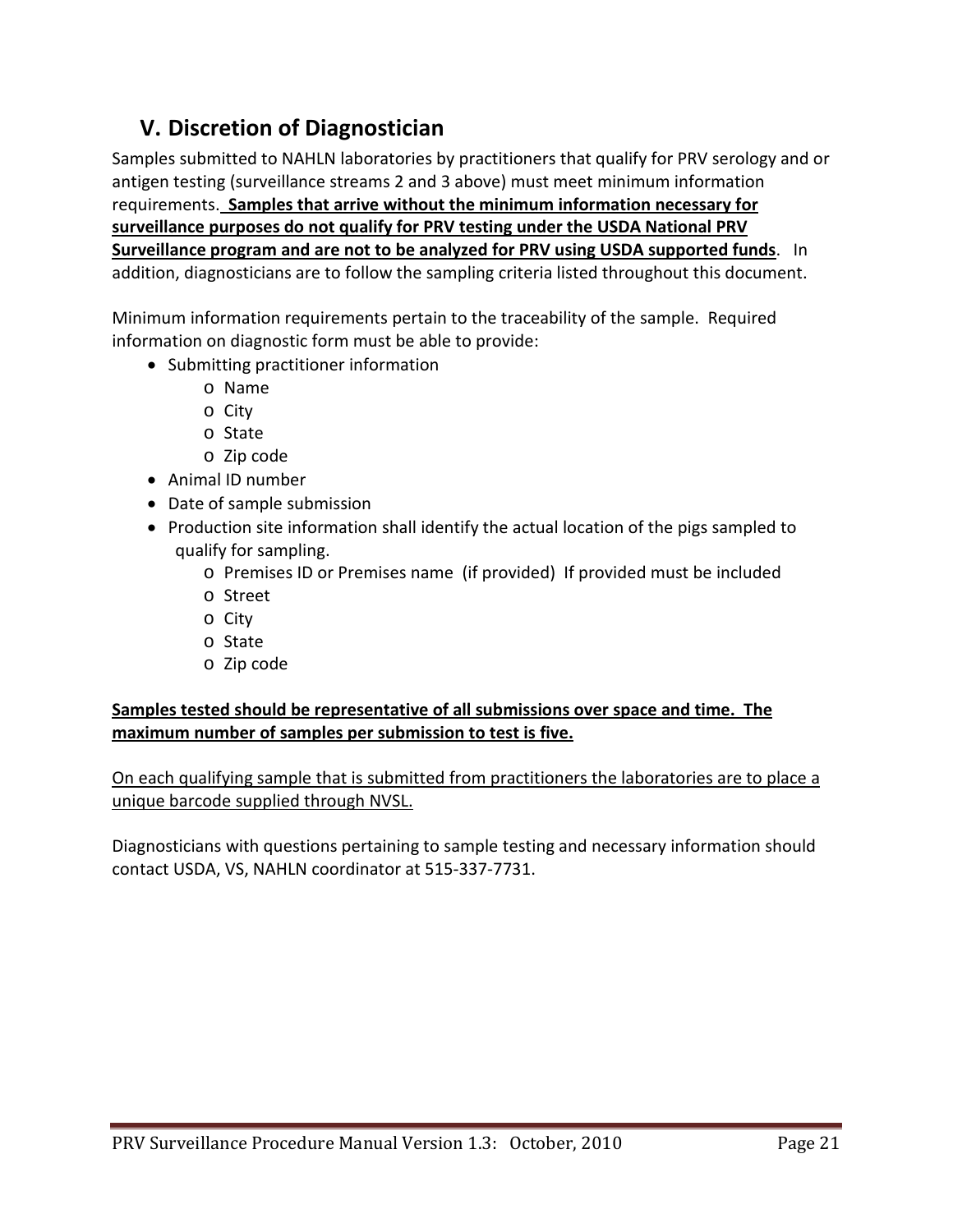# <span id="page-21-0"></span>**Appendix A: Designated NAHLN PRV Testing Laboratories, Addresses and Contact Information**

The following NAHLN laboratories are considered designated PRV testing laboratories. Shipping addresses and contact information for the veterinary diagnostic laboratories is outlined below in the chart.

| <b>AL</b> | Thompson Bishop Sparks State Diagnostic<br>Laboratory<br>890 Simms Road PO Box 2209<br>Auburn, AL 36832                                                             | Phone: 334-844-7207<br>Fax:<br>334-844-7206                         |
|-----------|---------------------------------------------------------------------------------------------------------------------------------------------------------------------|---------------------------------------------------------------------|
| CA        | California Animal Health & Food Safety Lab<br>University of California, Davis School of<br><b>Veterinary Medicine</b><br>W. Health Science Drive<br>Davis, CA 95616 | Phone: 530-752-8709<br>Fax: 530-752-5680                            |
| GA        | University of Georgia Tifton Veterinary<br>Diagnostic Laboratory<br>43 Brighton Road<br>Tifton, GA 31793-3000                                                       | Phone: 229-386-3340<br>Fax: 229-386-3399                            |
| IA        | <b>Veterinary Diagnostic Laboratory</b><br><b>College of Veterinary Medicine</b><br>Iowa State University<br>1600 S. 16th St.<br>Ames, IA 50011-1250                | Phone: 515-294-1950<br>Fax: 515-294-3564                            |
| <b>KS</b> | Kansas State Veterinary Diagnostic<br>Laboratory<br>Kansas State University, CVM<br>L232 Mosier Hall, 1800 Dennison Ave<br>Manhattan, KS 66506-5606                 | Phone: 785-532-5650<br>Toll Free: 866-512-5650<br>Fax: 785-532-4039 |
| MN        | University of Minnesota Veterinary<br>Diagnostic Laboratory<br>1333 Gortner Ave, 244 Veterinary D L<br>St. Paul, MN 55108                                           | Phone: 612-625-8787<br>Fax: 612-624-8707                            |
| <b>MO</b> | Veterinary Medical Diagnostic Lab<br>University of Missouri1600East Rollins<br>PO Box 6023<br>Columbia, MO 65211                                                    | Phone: 573-882-6811<br>Fax:                                         |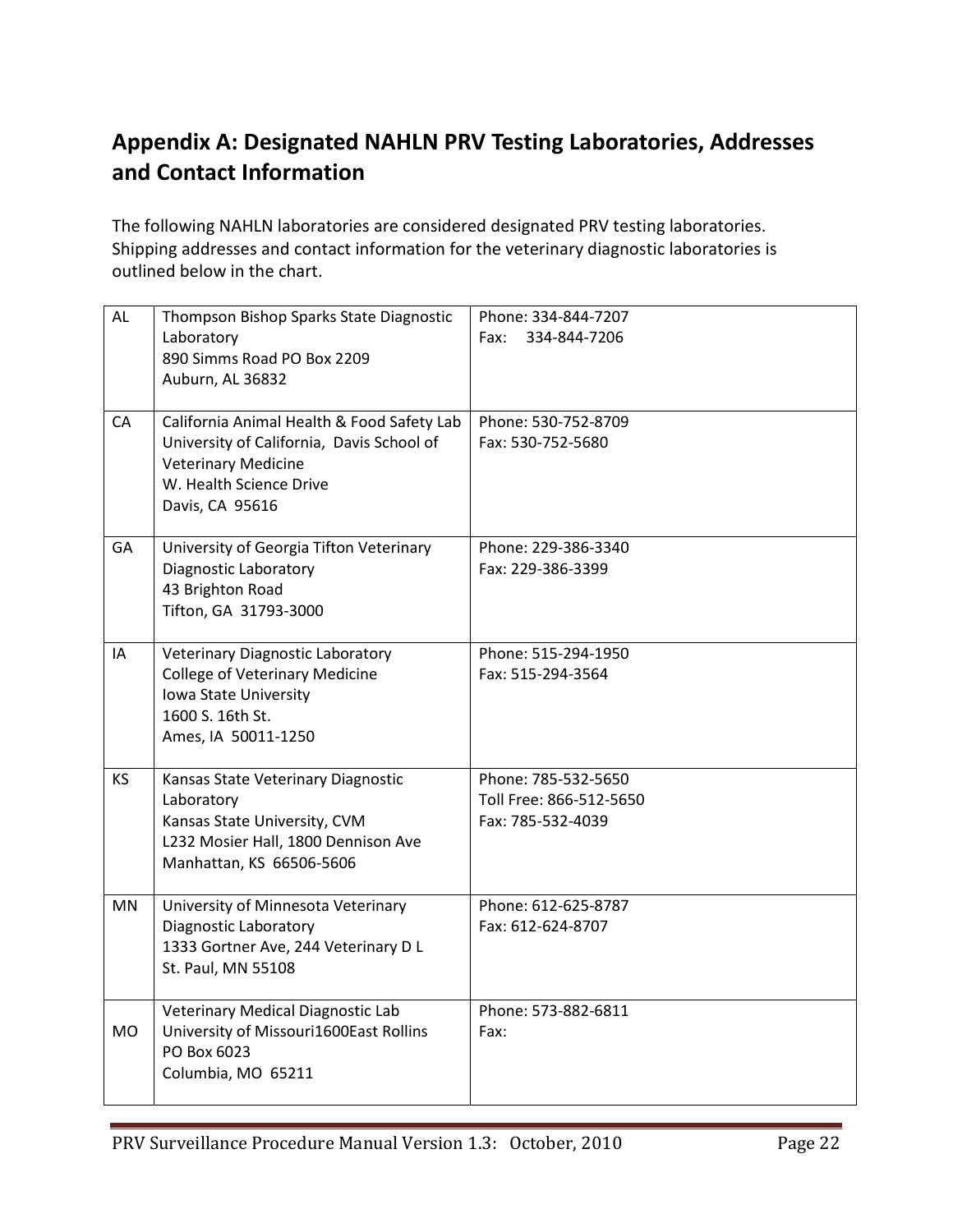| <b>NC</b> | <b>Rollins Diagnostic Laboratory</b>                     |                         |
|-----------|----------------------------------------------------------|-------------------------|
|           | North Carolina Department of Agriculture                 | Phone: 919-733-3986     |
|           | & Consumer Services                                      | Fax: 919-733-0454       |
|           | 2101 Blue Ridge Rd.                                      |                         |
|           | Raleigh, NC 27607                                        |                         |
|           | <b>Mailing Address:</b>                                  |                         |
|           | 1031 Mail Service Center                                 |                         |
|           | Raleigh, NC 27699-1031                                   |                         |
|           | <b>Veterinary Diagnostic Center</b>                      |                         |
|           | University of Nebraska                                   |                         |
|           | 1900 N. 42nd Street                                      | Phone: 402-472-1434     |
| <b>NE</b> | Lincoln, NE 68583                                        | Fax: 402-472-3094       |
|           | <b>Mailing Address:</b>                                  |                         |
|           |                                                          |                         |
|           | Fair Street & East Campus Loop<br>Lincoln, NE 68583-0907 |                         |
|           |                                                          |                         |
| OH        | Ohio Department of Agriculture                           | Phone: 614-728-6220     |
|           | Animal Disease Diagnostic Laboratory                     | Fax: 614-728-6310       |
|           | 8995 E. Main Street, Building 6                          |                         |
|           | Reynoldsburg, OH 43068-3399                              |                         |
| OK        | Oklahoma Animal Disease Diagnostic                       | Phone: 405-744-6623     |
|           | Laboratory                                               | Fax: 405-744-8612       |
|           | Oklahoma State University                                |                         |
|           | <b>College of Veterinary Medicine</b>                    |                         |
|           | Farm & Ridge Road, Room 127                              |                         |
|           | Stillwater, OK 74078                                     |                         |
| <b>SD</b> | Animal Disease Research & Diagnostic                     | Phone: 605-688-5171     |
|           | Laboratory                                               | Fax: 605-688-6003       |
|           | South Dakota State University                            |                         |
|           | Box 2175, N. Campus Dr.                                  |                         |
|           | Brookings, SD 57007-1396                                 |                         |
| <b>TX</b> | <b>Texas Veterinary Medical Diagnostic</b>               | Phone: 979-845-3414     |
|           | Laboratory                                               | Toll Free: 888-646-5623 |
|           | 1 Sippel Road                                            | Fax: 979-845-1794       |
|           | College Station, TX 77843                                |                         |
|           | <b>Mailing Address:</b>                                  |                         |
|           | PO Box Drawer 3040                                       |                         |
|           | College Station, TX 77841-3040                           |                         |
| WI        | <b>Wisconsin Veterinary Diagnostic</b>                   | Phone: 715-637-3151     |
|           | Laboratory                                               |                         |
|           | 1512 E. Guy Avenue                                       |                         |
|           | Barron, WI 54812-0097                                    |                         |
| <b>WA</b> | Washington Animal Disease Diagnostic                     | Phone: 509-335-9696     |
|           | Laboratory                                               | Fax: 509-335-7424       |
|           | <b>Washinton State University</b>                        |                         |
|           | P.O. Box 647034 Bustad Hall                              |                         |
|           | Room 155-N                                               |                         |
|           | Pullman, WA 99164-7010                                   |                         |
|           |                                                          |                         |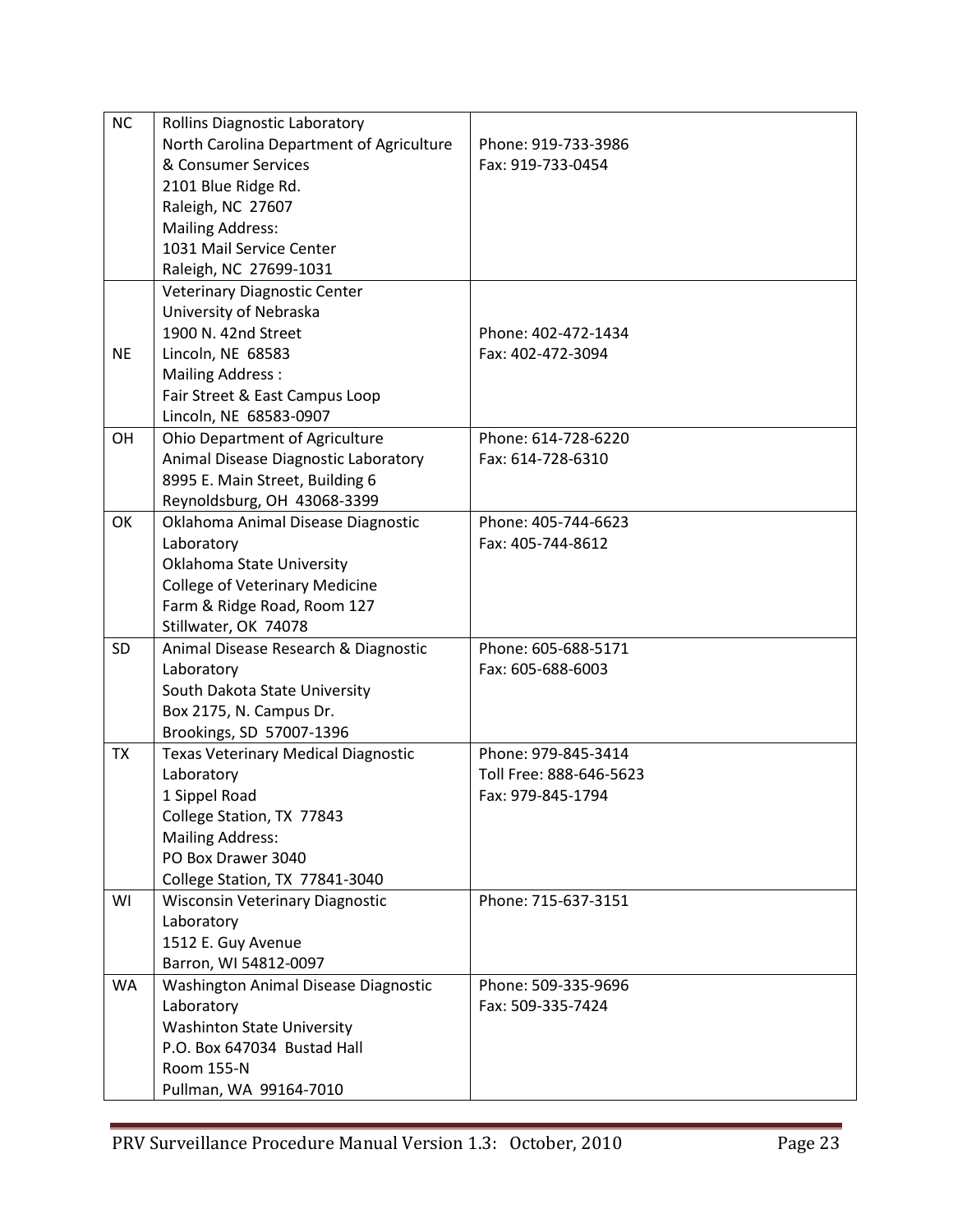# <span id="page-23-0"></span>**Appendix B: PRV Surveillance Activities by State, Agency and/or Slaughter Plant**

Sow-boar market slaughter samples (surveillance stream 6) will continue to be collected in slaughter plants as previously conducted. Slaughter sample testing will occur at the two Federal PRV laboratories in KS and KY. **States should submit all slaughter surveillance or testing necessary to meet the minimal regulatory surveillance requirements (5%) to the USDA Kansas and Kentucky Regional testing laboratories.**

Regulatory officials collecting serology samples (other than slaughter) collected for surveillance purposes or **traceback investigations** should send properly labeled and bar-coded samples to an activated PRV NAHLN Laboratory. States should contact an activated NAHLN laboratory prior to submission to determine if the activated NAHLN PRV testing laboratory can process the samples without going over specified sample quotas or States can contact their Regional Epidemiologist to determine where to send samples (i.e. which NAHLN lab.)

**Sample selections for surveillance stream 3, "Serological Testing of Swine Cases Submitted to Diagnostic Laboratories", should be representative of all submissions to that NAHLN laboratory over space and time. A maximum of five samples per submission are to be tested. Laboratories will use a unique USDA provided bar code on each sample.**

The following summary applies to the implemented streams listed in the introduction. Expected sample targets are listed for each state:

| State     | <b>NAHLN Laboratory</b>                                   | FY 2011 convenience serology swine<br>submissions |
|-----------|-----------------------------------------------------------|---------------------------------------------------|
| AL        | Thompson Bishop Sparks State Diagnostic Laboratory        | 500                                               |
| <b>CA</b> | California Animal Health & Food Safety Lab                | 500                                               |
| GA        | University of Georgia Veterinary                          | 1000                                              |
|           | Diagnostic Laboratory                                     |                                                   |
| IA        | Jowa State University Veterinary Diagnostic Lab           | 9750                                              |
| KS.       | Kansas State Veterinary Diagnostic Laboratory             | 1500                                              |
| MN        | Uni. of MN Veterinary Diagnostic Laboratory               | 10500                                             |
| <b>MO</b> | Veterinary Medical Diagnostic Laboratory                  | 150                                               |
| <b>NE</b> | Veterinary Diagnostic Center, Uni. of Nebraska            | 275                                               |
| <b>NC</b> | Rollins Diagnostic Laboratory                             | 2500                                              |
| OH        | Ohio Department of Agriculture, Animal Disease Diagnostic | 200                                               |
|           | Laboratory                                                |                                                   |
| OK        | Oklahoma Animal Disease Diagnostic Laboratory             | 150                                               |
| <b>SD</b> | Animal Disease Research & Diagnostic Laboratory, SDSU     | 5000                                              |
| TX        | Texas Veterinary Medical Diagnostic Laboratory            | 2000                                              |
| <b>WA</b> | Washington Animal Disease Diagnostic Laboratory           | 60 plus feral swine submissions                   |
| WI        | Wisconsin Veterinary Diagnostic Laboratory                | 90 plus feral swine submissions                   |

#### NAHLN labs testing for PRV will be phased in over time.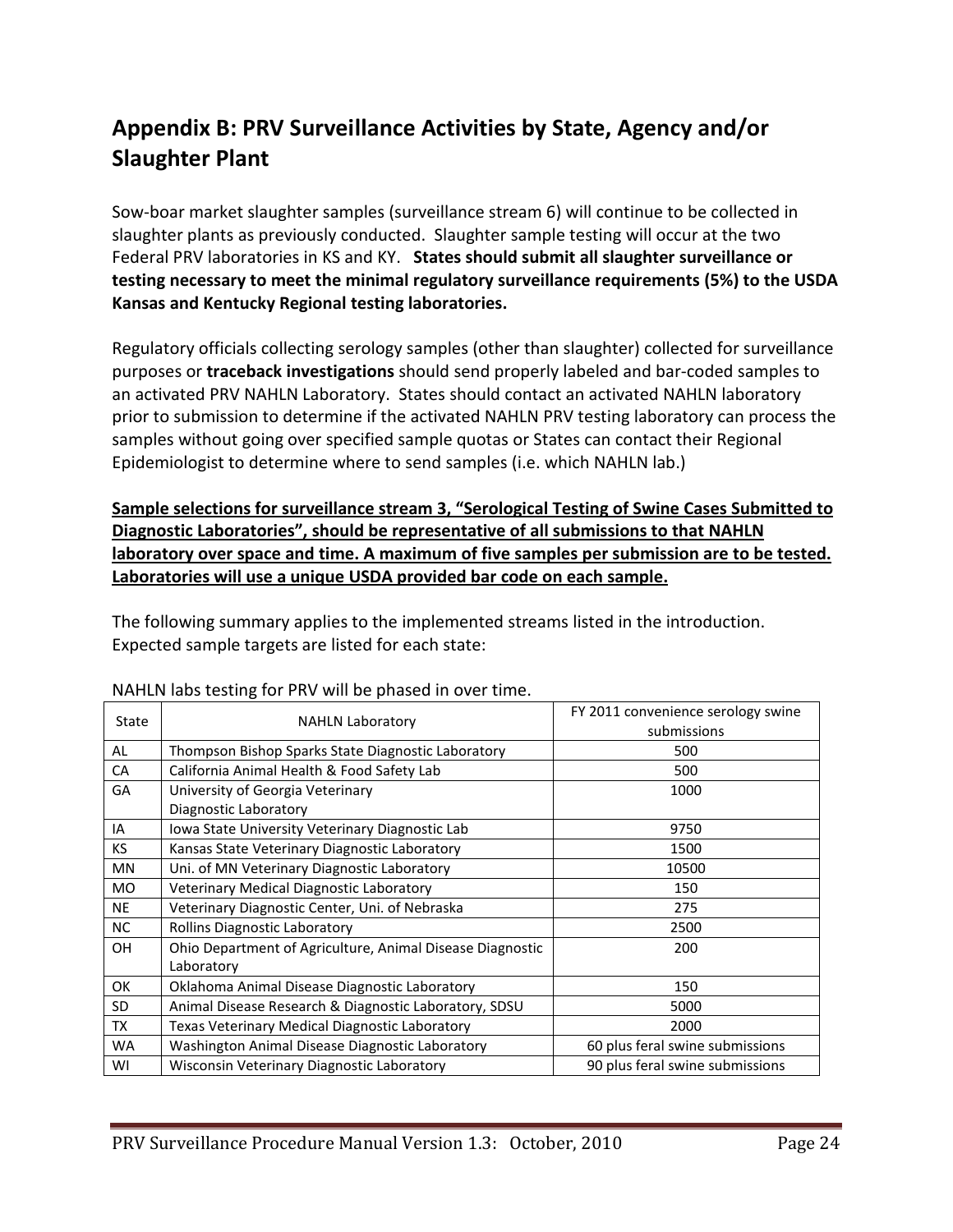# **Wildlife Services Feral Swine PRV Surveillance**

WS National Wildlife Disease Program will determine areas for PRV sampling with assistance from VS officials. WS is responsible for determining sample size and allocating sample distribution among the states with known feral swine populations. Through a joint decision by WS and VS, samples collected by WS biologists for PRV testing will be submitted to NAHLN laboratories as directed by WS. Only samples submitted from WS qualify for the program using USDA funds.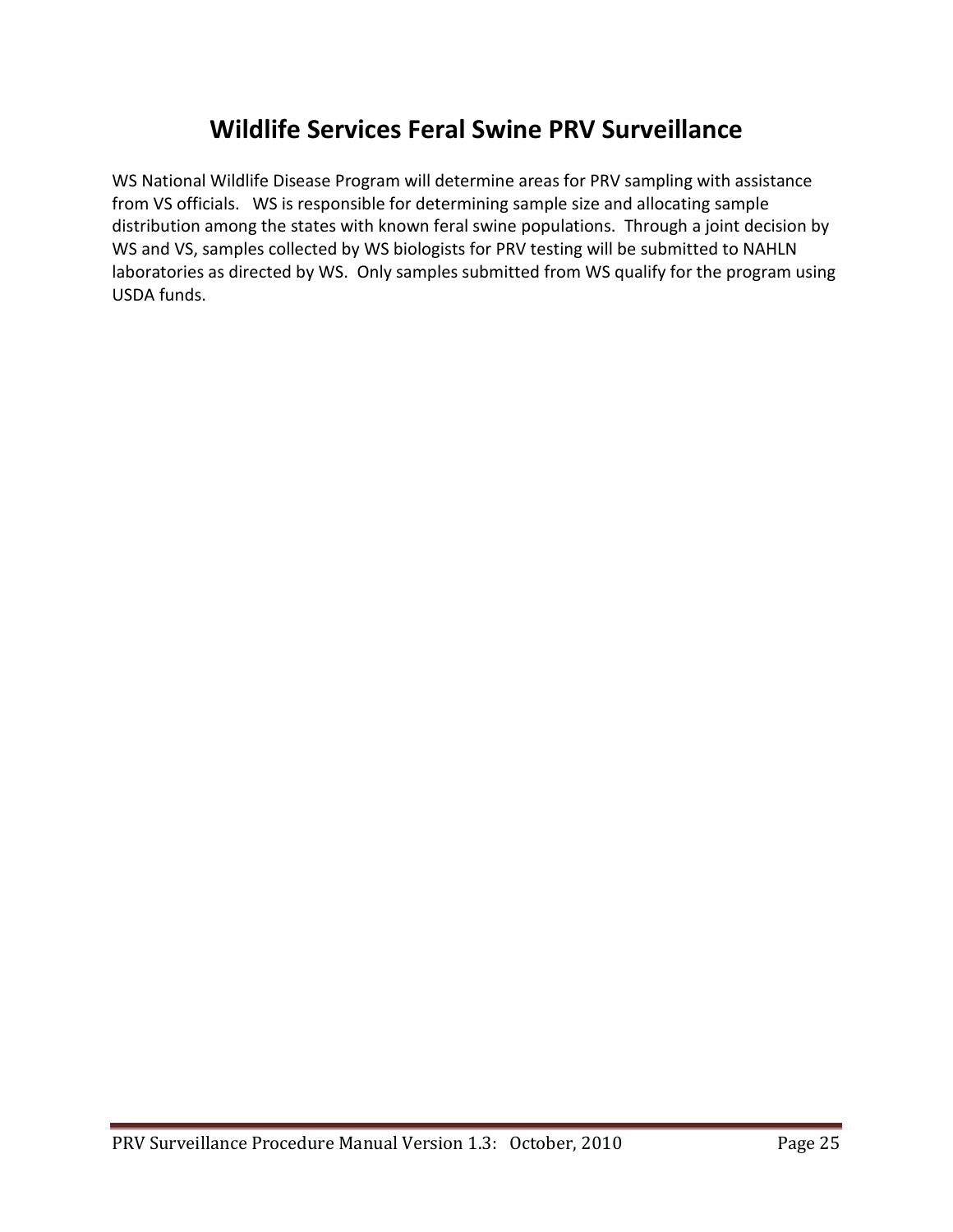# **PRV High Risk Herd Testing Surveillance Activities**

AVIC's and State Veterinarian should identify high risk herds based on the criteria outlined in the high risk herd testing section (surveillance stream 4). AVICs / State veterinarians shall work with their Regional epidemiologist to determine the most practical means to obtain samples from the high risk herds and number of samples to take.

To assist states in determining where their high risk farms may reside, the National Surveillance Unit has provided the following guideline to those high-risk states. This chart lists counties with documented feral swine populations that also report over 1000 breeding animals and their breeding swine density. This chart could be used as a guideline for sampling in states in consultation with their Regional Epidemiologist. This chart is not all inclusive and States may or may not consider the list as areas where high risk swine reside. Additionally, States may consider other areas and herds as "high risk". Please remember that the goal of surveillance is to rapidly identify PRV infection in commercial herds. A priority is testing commercial herds with high risk of contact with feral swine. These herds may or may not exist in the areas NSU provided. High risk herds are to be determined by local VS and Regional officials. Only those herds defined as "high risk" are to be tested through federal funding mechanisms for the high risk herd testing surveillance stream number 4.

| <b>State</b>     | County                                                                               |  |  |  |
|------------------|--------------------------------------------------------------------------------------|--|--|--|
| Arkansas         | Conway, Hempstead, Howard, Logan, Montgomery, Newton, Pike, Polk, Pope,              |  |  |  |
|                  | Sevier, Yell                                                                         |  |  |  |
| California       | Fresno, San Bernardino, Stanislaus, Tulare                                           |  |  |  |
| Colorado         | Yuma                                                                                 |  |  |  |
| Georgia          | Tattnall, Bulloch, Oglethorpe                                                        |  |  |  |
| Illinois         | Effingham, Monroe, Fulton                                                            |  |  |  |
| Indiana          | Orange, Jackson, Martin, Wayne, Washington, Jay, Spenser, Dubois, Adam               |  |  |  |
| lowa             | Van Buren                                                                            |  |  |  |
| Kansas           | Smith, Montgomery                                                                    |  |  |  |
| Michigan         | Hillsdale, Montcalm, Huron, Ionia, Branch, Gratiot, Calhoun, Allegan                 |  |  |  |
| Missouri         | Cedar, St Clair, Wright, Maries, Bates, Cole, Webster, Franklin, Henry, Cass, Osage, |  |  |  |
|                  | Callaway, Barton                                                                     |  |  |  |
| Nebraska         | Butler, Custer, Platte, Seward                                                       |  |  |  |
| North Carolina   | Anson, Beaufort, Bertie, Bladen, Brunswick, Cabarrus, Columbus, Craven Duplin,       |  |  |  |
|                  | Edgecombe, Harnett, Hertford, Johnston, Nash, North Hampton, Onslow, Pender,         |  |  |  |
|                  | Pitt, Richmond, Robeson, Sampson, Union, Wayne                                       |  |  |  |
| Ohio             | Auglaize, Champaign, Darke, Mercer, Morgan, Morrow, Pickaway, Preble, Shelby,        |  |  |  |
|                  | Williams                                                                             |  |  |  |
| Oklahoma         | Canadian, Grady, Haskell, Hughes, Latimer, Le Flore, McCurtain, Okfuskee,            |  |  |  |
|                  | Pottawatomie                                                                         |  |  |  |
| South Carolina   | Orangburg                                                                            |  |  |  |
| <b>Tennessee</b> | Lawrence                                                                             |  |  |  |
| Wisconsin        | Crawford                                                                             |  |  |  |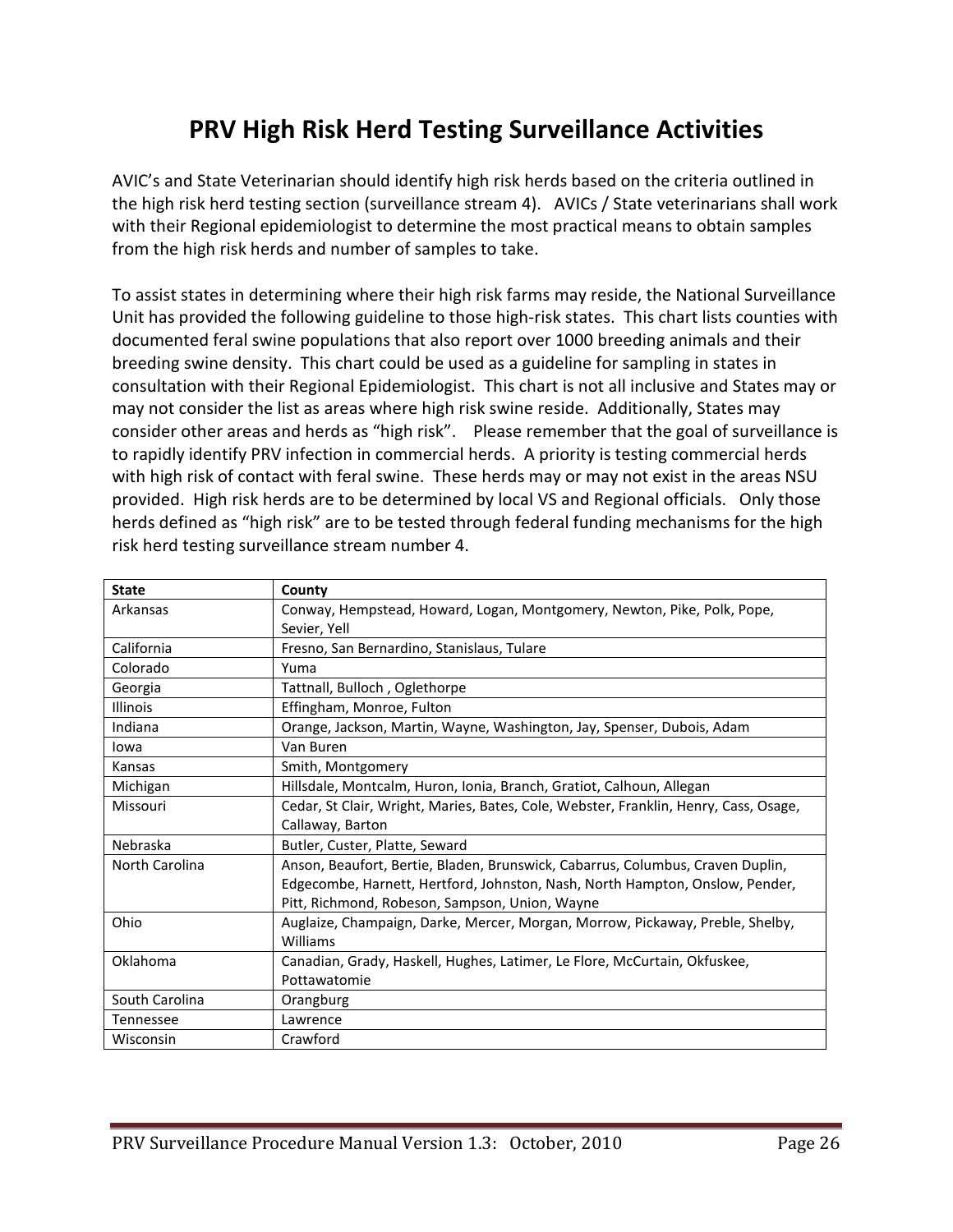# <span id="page-26-0"></span>**Appendix C: AVIC and State Veterinarian Office Directory**

A current list of AVIC offices and detailed AVIC information can be found by viewing the following website http://www.aphis.usda.gov/animal\_health/area\_offices/

# **State Animal Health Offices**

A current list of State Animal Health offices and officials can be found by viewing the following website<http://www.nasda.org/cms/7195/8617.aspx>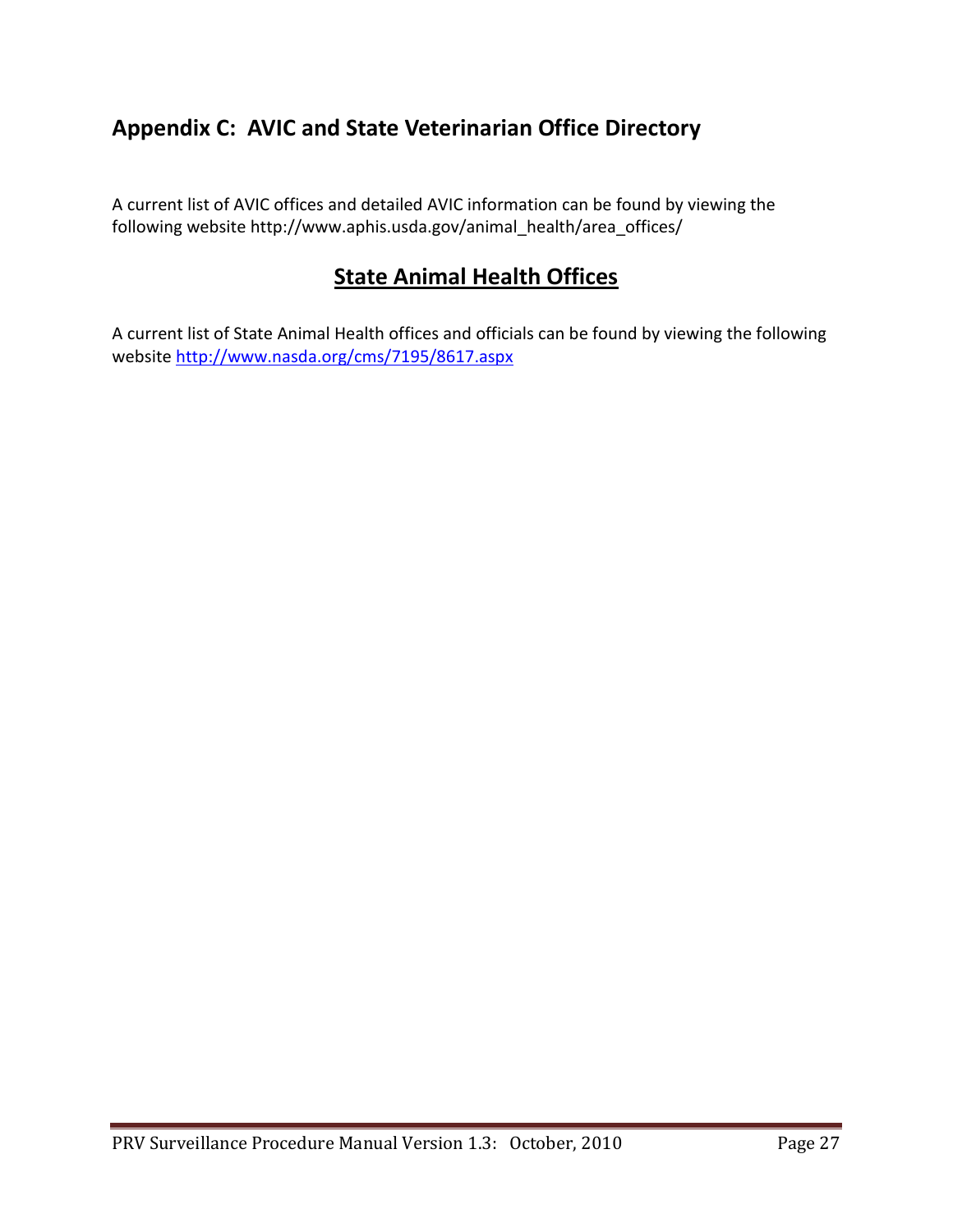# <span id="page-27-0"></span>**Appendix D: USDA PRV Surveillance Submission Datasheet**

The following datasheet is an **example** used by USDA APHIS WS personnel. Only approved personnel should complete the form as directed and in accordance with WS National Wildlife Disease Program. This is not a complete form as parts have been deleted for illustration purposes

| of<br>Page<br>USDA- APHIS- Wildlife Services Feral Swine Disease Surveillance Datasheet - FY2010 |                             |       |                                                   |                                  |                                                      |  |
|--------------------------------------------------------------------------------------------------|-----------------------------|-------|---------------------------------------------------|----------------------------------|------------------------------------------------------|--|
| Referral Number:<br><b>Wildlife Services Information:</b>                                        |                             |       |                                                   |                                  | Date Collected:                                      |  |
| Collector Name:                                                                                  |                             |       |                                                   |                                  |                                                      |  |
| Phone: ______________________                                                                    |                             | state | initials<br>month<br>day vear<br>dd<br>mm<br>3333 |                                  |                                                      |  |
| GPS Location: N___________________                                                               |                             |       |                                                   |                                  | State: _______                                       |  |
| Subject ID:<br>Barcode<br>initials<br>mambar<br>state                                            | CSE<br>Barcode              |       |                                                   | FMD<br>Oral Swab<br>Barcode      | FMD<br>Nasal Swab<br>Barcode                         |  |
| Age Class:                                                                                       | CSF Diagnostic Lab:         |       |                                                   | FMD Diagnostic Lab: (circle cue) |                                                      |  |
| Juvenile / Sub-adult / Adult                                                                     | FADDL or                    |       |                                                   |                                  | CA - CAHFSL / KS - KSVDL / TX - TVMDL / NC - RADDL   |  |
| Gender:<br>Male / Female                                                                         | Sample Type: Serum / Tonsil |       |                                                   |                                  | Date Shipped: $\_\_\_\_\_\_\_\_\_\_\_\_\_\_\_\_\_\_$ |  |
| PRV                                                                                              | SB                          |       |                                                   | Archive                          | # of Archive Vials:                                  |  |
| Barcode<br>Serum only                                                                            | Barcode<br>Serum only       |       |                                                   | Barcode<br>Seram only            | Date<br>Shipped: $/$ /                               |  |

<u>Check here if submitter info is same as collector</u> Submitter Name:

Phone:

Number of Feral Swine in Referral:

CSF Storage Condition Prior to Shipping: Refrigerated / Frozen (Please fax all feral swine datasheets to NWDP: 970-266-6215 or scan and email to nwdpdata@aphis.usda.gov)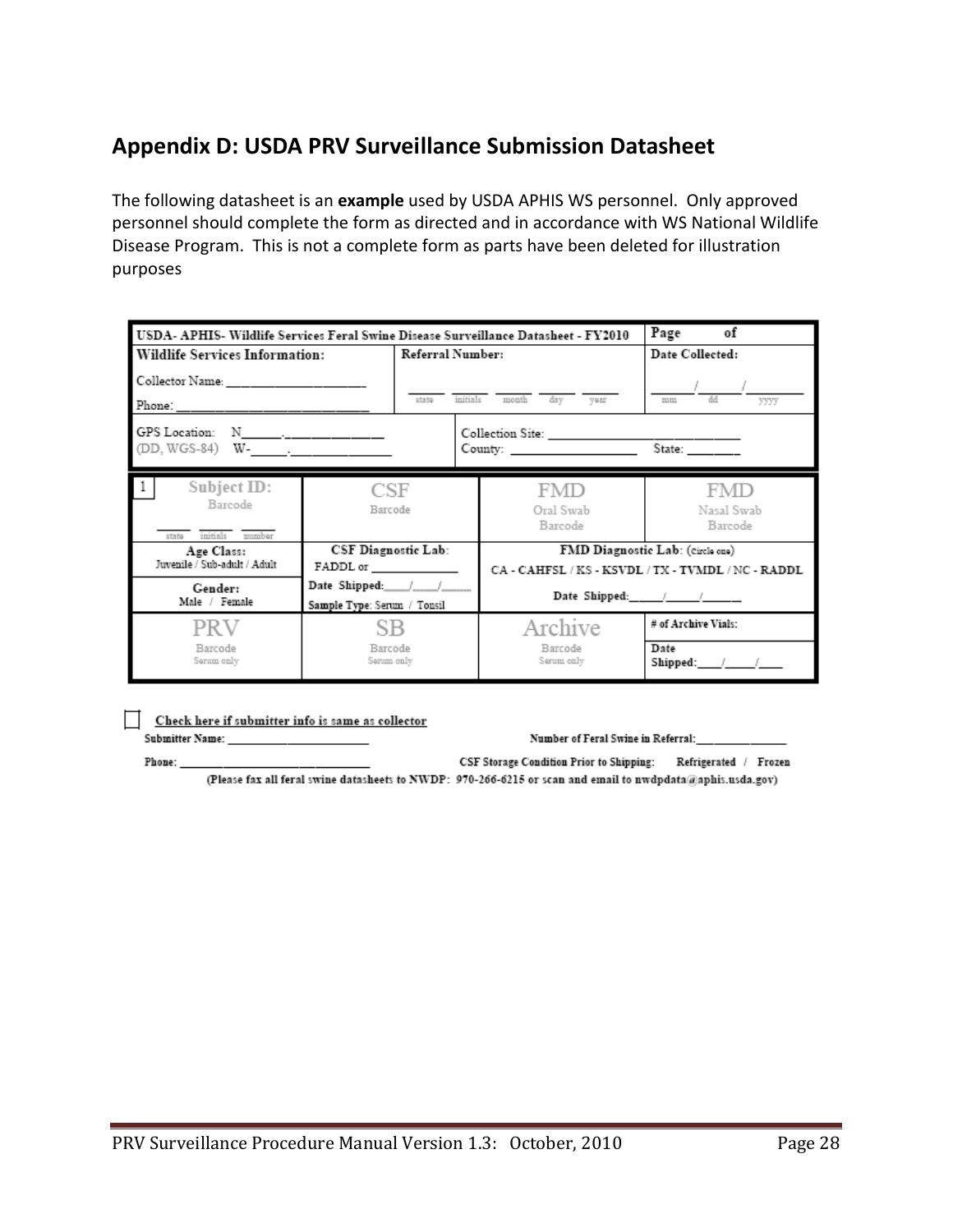The following datasheet is an **example** used by USDA VS or State personnel performing surveillance or epidemiological tracing activities. This datasheet must be included with the samples and sent to the appropriate PRV NAHLN laboratory to qualify for testing. The datasheet can be found on the web at:

[http://www.aphis.usda.gov/animal\\_health/animal\\_dis\\_spec/swine/downloads/on-farm\\_collect\\_submiss\\_form.pdf](http://www.aphis.usda.gov/animal_health/animal_dis_spec/swine/downloads/on-farm_collect_submiss_form.pdf)

Remember all samples submitted must have a unique bar-code attached. The following form is not complete as parts were deleted for illustration purposes.

| USDA Swine Health Surveillance: Data Sheet for On-Farm/High Risk Collections |                                                                                                                                                                                                                                |           |                          | Page | οf |
|------------------------------------------------------------------------------|--------------------------------------------------------------------------------------------------------------------------------------------------------------------------------------------------------------------------------|-----------|--------------------------|------|----|
| Veterinarian (Collector)                                                     |                                                                                                                                                                                                                                |           | Testing Laboratory Name: |      |    |
|                                                                              | Address: Analysis and Address and Address and Address and Address and Address and Address and Address and Address and Address and Address and Address and Address and Address and Address and Address and Address and Address  |           |                          |      |    |
|                                                                              | City:                                                                                                                                                                                                                          | State Zip |                          |      |    |
| Accred #:                                                                    | Phone: The contract of the contract of the contract of the contract of the contract of the contract of the contract of the contract of the contract of the contract of the contract of the contract of the contract of the con |           | <b>Collection Date:</b>  |      |    |
|                                                                              |                                                                                                                                                                                                                                |           |                          |      |    |

| <b>Collection (Production) site information</b>                                                                                                          |              |                                                                                                                      |        |                     |                                                                                                  |
|----------------------------------------------------------------------------------------------------------------------------------------------------------|--------------|----------------------------------------------------------------------------------------------------------------------|--------|---------------------|--------------------------------------------------------------------------------------------------|
| Premises Name:                                                                                                                                           | Premises ID: | City:                                                                                                                | State: | Zip:                | <b>IGPS Location N:</b><br><b>GPS Location W: (-)</b>                                            |
| Reason for Submission:<br>waste feeding operation<br>premises w/ known or suspect feral swine exposure<br>high risk premises<br>sero-testing / traceback |              | <b>Collection Site Type:</b><br>farm<br>waste feeding operation<br>market / auction<br>small slaughter establishment |        | Type of waste food: | For Waste Feeding Operations<br>Waste Feeder License #:<br>waste with meat<br>waste without meat |

|              | Animal and Specimen Information<br>"Other specimen type may be nasal swab, tonsil, tonsil scraping, meat juice, lung, brain, spleen, lymph, whole blood (EDTA) or whole blood heparin |                                                                                      |                                                                                                                              |                                   |                                                    |  |
|--------------|---------------------------------------------------------------------------------------------------------------------------------------------------------------------------------------|--------------------------------------------------------------------------------------|------------------------------------------------------------------------------------------------------------------------------|-----------------------------------|----------------------------------------------------|--|
|              |                                                                                                                                                                                       |                                                                                      |                                                                                                                              |                                   |                                                    |  |
| Animal<br>ID | <b>Bar Code</b>                                                                                                                                                                       | Age Class:<br>fetus<br>juv / nursery<br>subadult/grower-finisher<br>adult/ sow, boar | <b>Clinical Signs:</b><br>wasting<br>abortion<br>CNS signs<br>diarrhea<br>fever<br>none<br>respiratory<br>septicemic lesions | Specimen Type:<br>serum<br>other: | <b>Condition to Test:</b><br>CSF PRV               |  |
| Animal<br>ID | <b>Bar Code</b>                                                                                                                                                                       | Age Class:<br>fetus<br>juv / nursery<br>subadult/grower-finisher<br>adult/ sow, boar | <b>Clinical Signs:</b><br>wasting<br>abortion<br>CNS signs<br>diarrhea<br>fever<br>none<br>respiratory<br>septicemic lesions | Specimen Type:<br>serum<br>other: | <b>Condition to Test:</b><br>$-$ CSF<br><b>PRV</b> |  |

Remarks:

| Date samples shipped to testing lab: |  |
|--------------------------------------|--|
| Name of submitter:                   |  |
| Fax or email results to:             |  |

| Number of samples shipped: |  |
|----------------------------|--|
| Submitter phone number:    |  |

Revised 7/13/10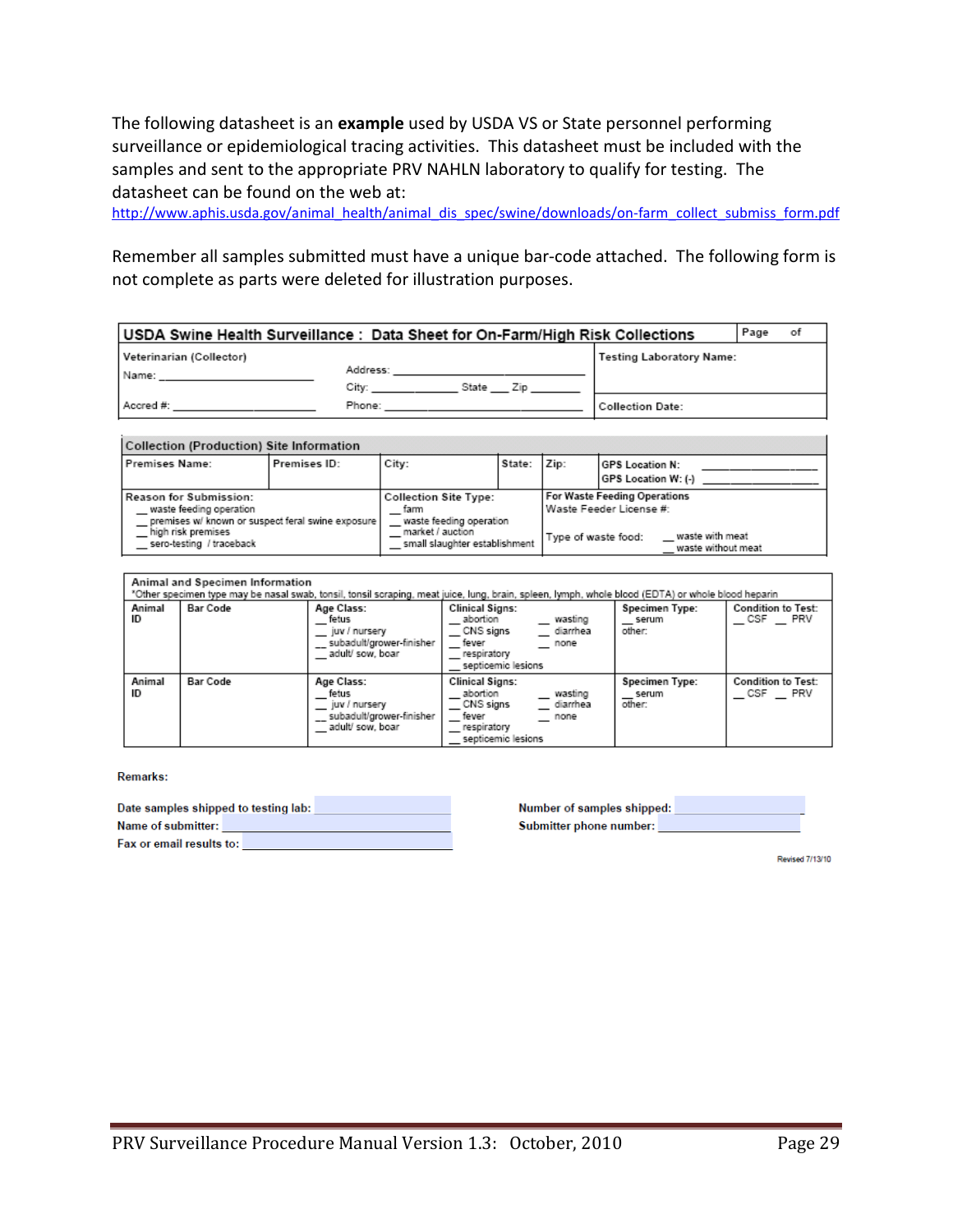# <span id="page-29-0"></span>**Appendix E: PRV Clotted Blood/Serum Testing Algorithm for NAHLN Laboratories**

\*\*Reminder, slaughter surveillance and qualification for movement including exhibition (export/intrastate movement) samples do not qualify for this testing algorithm\*\*

Prior to testing samples for PRV, NAHLN Laboratories selecting swine clotted blood/serology admissions for PRV testing need to assure that: (1) the required epidemiological traceback information has been provided; (2) there is sufficient serum quantity; and, (3) the serum must be of good quality, free of bacterial contamination and excessive hemolysis.

If the sample has the necessary traceback information, analyze the sample to assure it meets the quantitative and qualitative requirements. Since samples are submitted to laboratories by practitioners for other testing purposes, surveillance testing is only to be performed if enough serum is present to perform all required tests. If the sample has enough serum to perform multiple tests, including PRV, please consider that if the sample is inconclusive/presumptive positive for PRV antibodies, the sample must be forwarded to the NVSL for confirmatory testing. Therefore, samples should have a minimum of two ml of quality serum.

Laboratories testing samples for PRV for other than USDA surveillance program purposes are to follow the manufacturer's recommendations on testing/retesting as required by the CFR and forward all positive samples to NVSL for confirmation.

Laboratories performing serological screening for USDA surveillance purposes are to use the following algorithm on all PRV surveillance clotted blood/serology samples.

- Review paperwork and information for proper traceback information. The information at minimum should provide a zip code or a premises ID of where the pigs are actually located (not where the corporate office is located)
- Observe the sample for sufficient serum quantity and quality.
- If the sample qualifies for testing, apply an USDA supplied bar-code to the sample
- Testing the sample:
	- o Screening tests
		- PRV gB ELISA, or
		- Automated latex agglutination (ALA)

\*Laboratories can choose which screening test to use for initial sample screening but should only perform one test.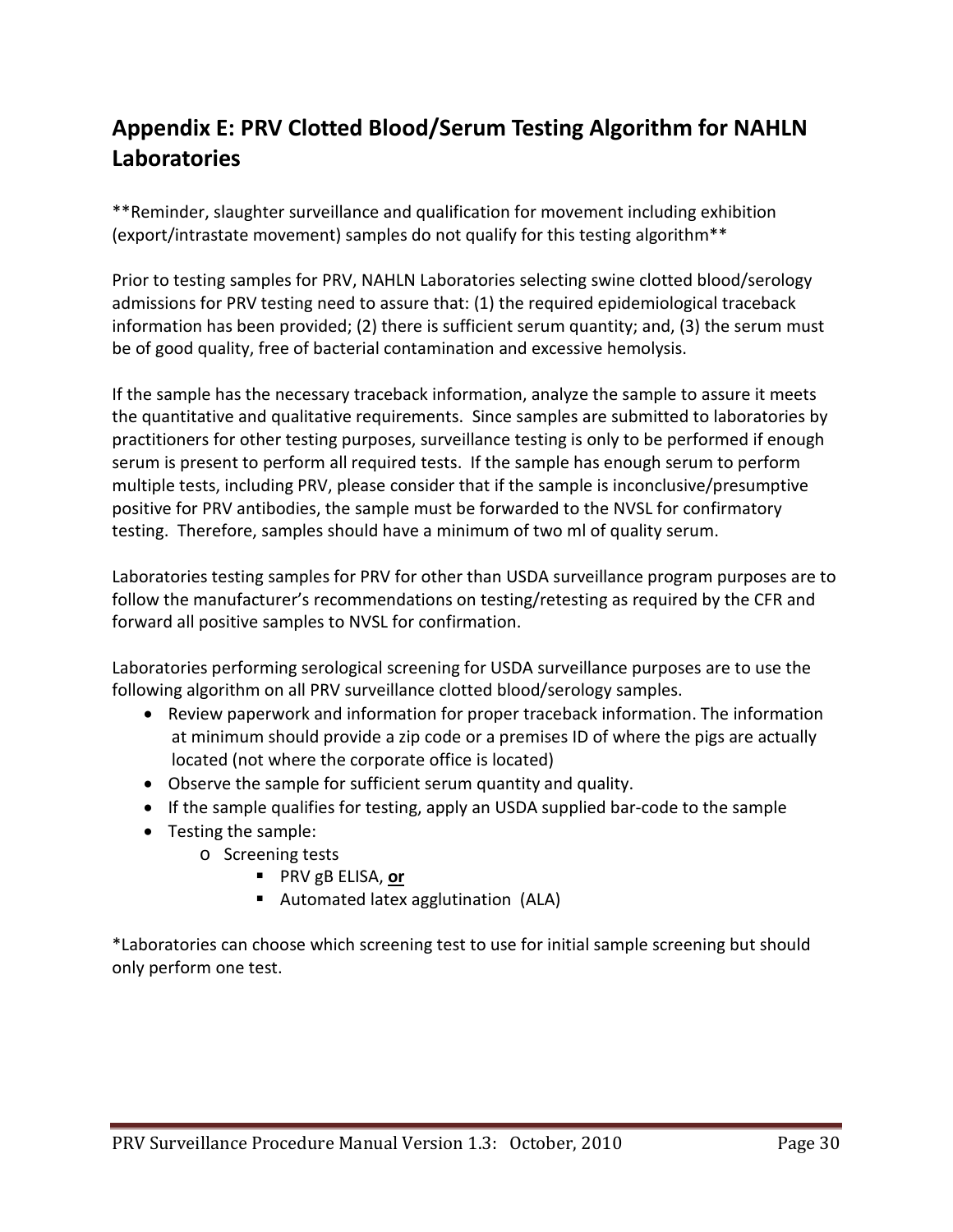- $\circ$  If the screening test indicates an inconclusive<sup>[1](#page-30-0)</sup> or presumptive positive result, retest the sample using the PRV g1 ELISA test. Perform the g1 within one business day of the presumptive positive or inconclusive screening result.
- $\circ$  If the g1 indicates an inconclusive or presumptive positive result, submit the sample with all pertinent information including tests conducted and numeric results to the NVSL for confirmatory testing. Include information on which test method was used if the gB screening test was used as cutoff values vary with the method. Sample(s) should be shipped overnight to the NVSL
- $\circ$  Prior to shipping the sample (s), notify NVSL representatives via telephone. The section head of NVSL's Diagnostic Virology Laboratory can be reached by calling (515) 337-7551

After processing the sample(s), laboratories are to record all information on the PRV laboratory datasheet. The sheet is located on the USDA website at: http://www.aphis.usda.gov/animal\_health/animal\_dis\_spec/swine/pseu\_surv\_proced\_manual.shtml

Sample Retention Criteria

If a sample is negative on the primary screen, the laboratory can discard the sample according to your laboratory policy.

If a sample is positive on the primary screen and negative on the secondary screen, you may discard the sample according to your laboratory policy.

If a sample is positive on both the primary and secondary screens, you should forward the sample to NVSL for additional testing and should retain it and all other samples from that plate for at least 15 days

The following flow chart visually displays the USDA surveillance sample program PRV clotted blood/serum testing protocol.

<span id="page-30-0"></span> $1$  For PRV surveillance purposes, inconclusive is defined as a surveillance sample with interpretation values indicating the sample is neither positive nor negative (i.e., retest) on the initial test and after following the manufacturer's retesting recommendations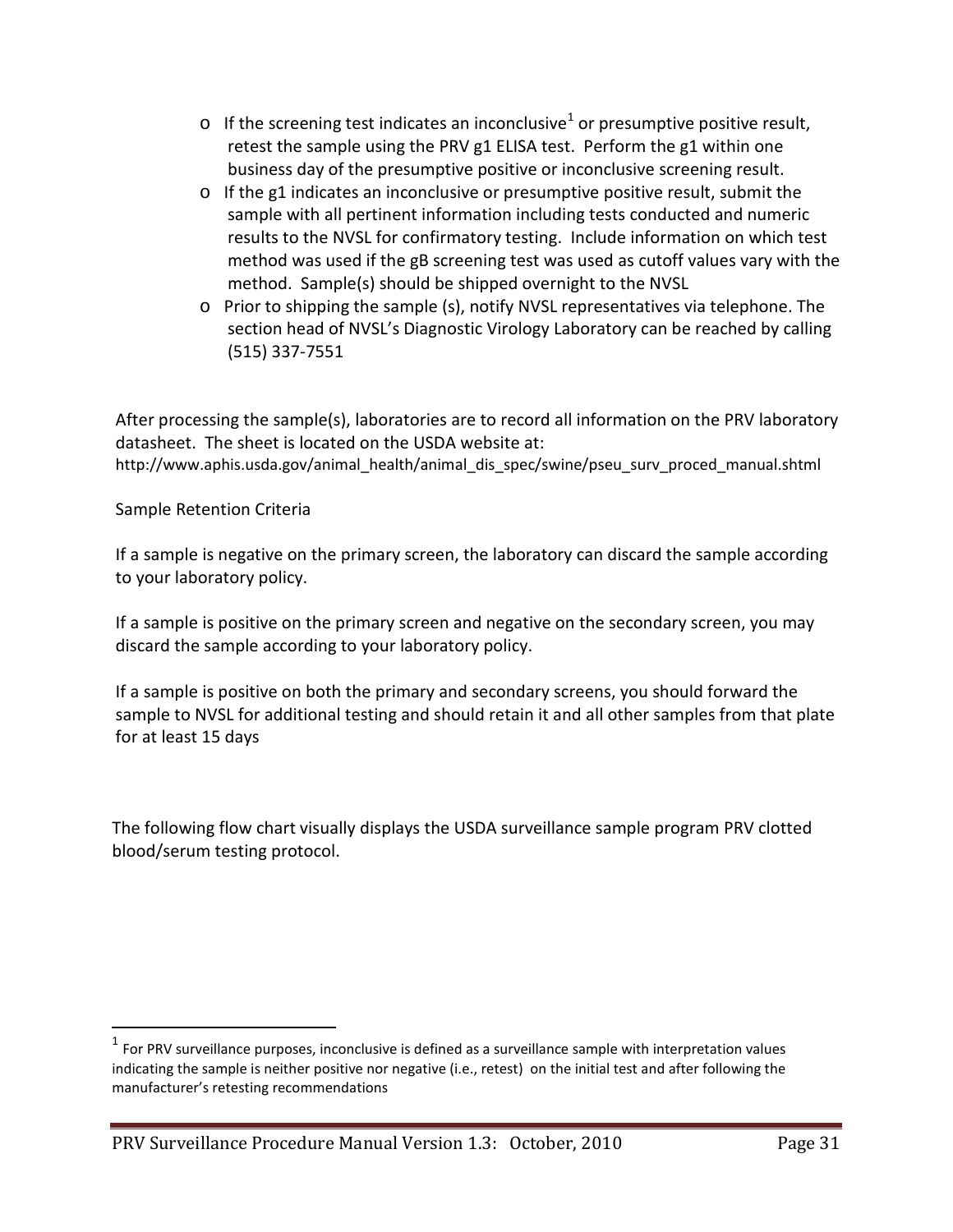

\*Does not include weekends

\*\* Samples shipped on Friday for overnight delivery need to have a Saturday delivery label adhered to the box

#### NOTE:

USDA PRV feral swine surveillance samples submitted to laboratories from USDA Wildlife Services are only to be tested via the screening tests (PRV gB ELISA or Automated latex agglutination). All screening test results, including inconclusive, positive and negative results, shall be reported back to USDA Wildlife Services, National Wildlife Disease Program [\(wslabresults@aphis.usda.gov](mailto:wslabresults@aphis.usda.gov) or faxed to 970-266-6215). The g1 ELISA is not needed for testing feral swine sera. Additionally, positive samples from feral swine do not require submission to the NVSL for confirmatory testing unless they are needed for other regulatory purposes.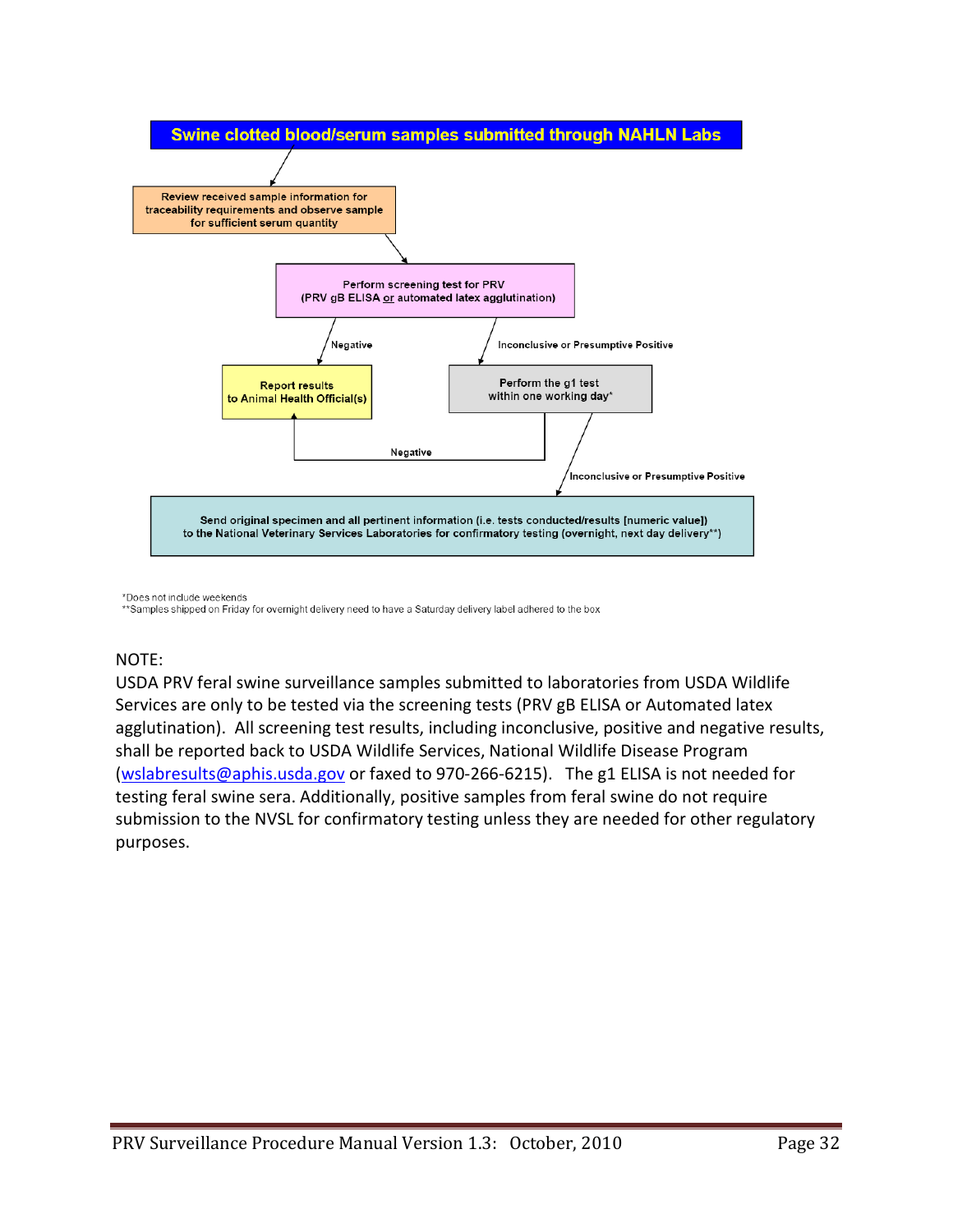# <span id="page-32-0"></span>**Appendix F: The 95/10 Serological Sampling Protocol for Blood Testing**

This sampling procedure is to be used for all herds tested for PRV including those herds tested for traceback purposes. The 95/10 sampling procedure is a procedure that provides a 95-percent probability of detecting one positive animal in a herd where at least 10 percent of the swine are seropositive. Each segregated group of swine (different location, same owner) should be tested as a separate herd. The following guideline outlines the number of animals needing to be tested to meet the 95/10 protocol:

For herds less than 100 head—test 25 For herds with 100–200 head—test 27 For herds with 201–999 head—test 28 For herds with 1,000 and over—test 29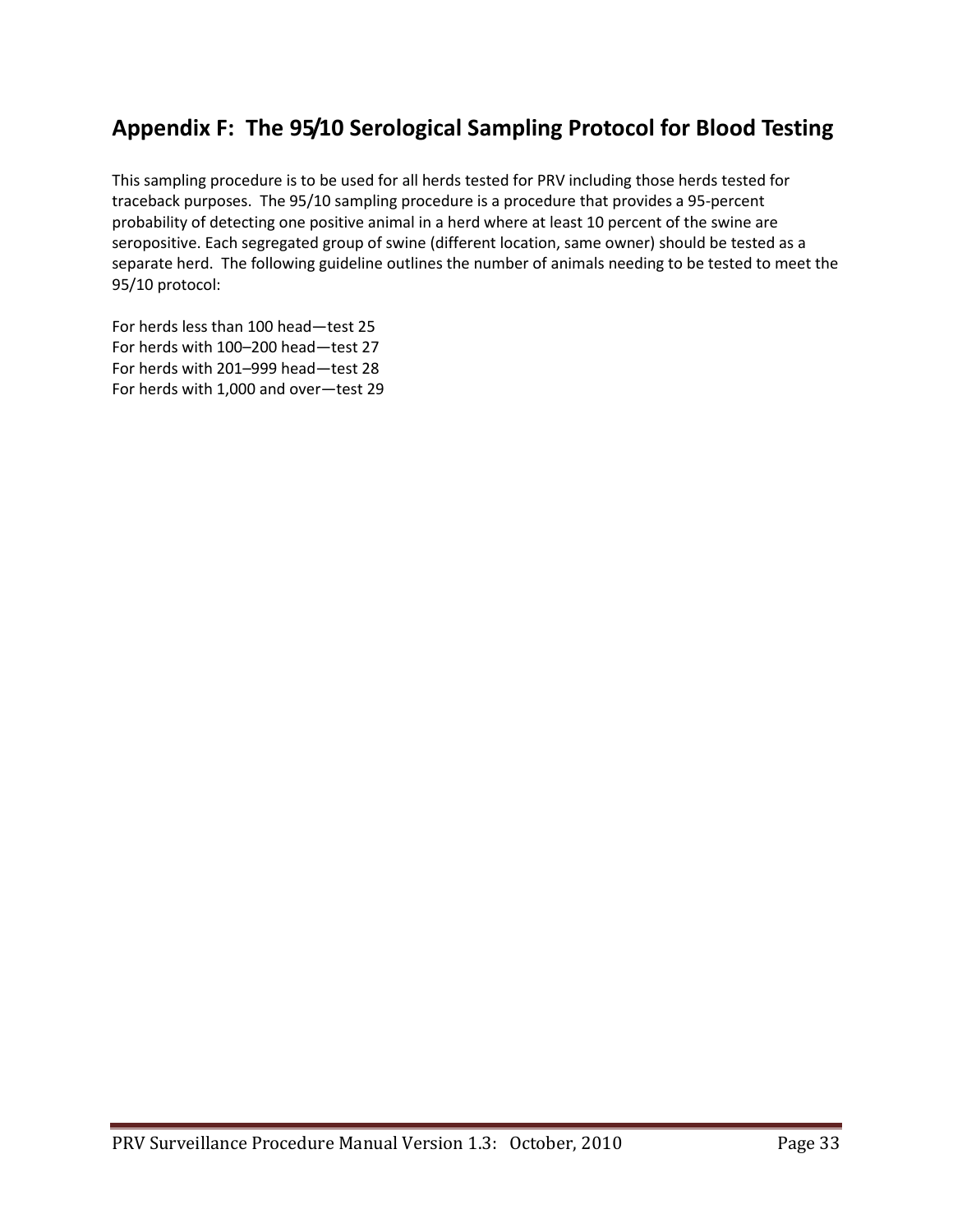# <span id="page-33-0"></span>**Appendix G: PRV Notification and Response Actions**

### **Introduction**

This appendix specifies the notifications and response actions resulting from a positive or inconclusive PRV laboratory finding. This document does not supersede any Veterinary Services Memos or Notices. Notifications and response actions will begin upon the report of an inconclusive or positive result from either a NAHLN laboratory or the NVSL. Full response will be indicated after the reporting of a confirmed PRV positive sample from the NVSL.

### **1.0 Response Actions**

Samples tested as part of the PRV surveillance program will be initially screened at designated NAHLN laboratories by trained personnel. These personnel must follow specified protocol(s) for screening of serum, meat juice, and tissues for PRV Surveillance purposes. If results of the screening tests indicate an inconclusive or positive result, confirmatory testing will be performed at the NVSL in Ames, Iowa.

If serum from feral swine tests positive or inconclusive in a NAHLN laboratory, results should be reported to Wildlife Services. Wildlife Services will disseminate laboratory results through approved communication protocols involving their wildlife disease biologists to VS. These samples do not need forwarding to NVSL unless there is a need for other regulatory or research purposes. PRV positive feral swine samples do not initiate the described action below. Based on local regulatory authority and feral swine population status in a particular state, state agencies and Wildlife Services will likely implement varying responses to PRV findings in feral swine.

# **1.1 Inconclusive or positive result on sera (including meat juice samples) or tissues submitted to approved NAHLN testing laboratories, excluding routine feral swine samples**

The following actions will be taken when an inconclusive or positive result is identified at a NAHLN laboratory.

- 1.1.1 Actions by NAHLN laboratories
	- $\bullet$  Immediately report<sup>[2](#page-33-1)</sup> via telephone and fax the result to NVSL in Ames, IA and submit all of the sample to NVSL in Ames, IA for confirmatory testing as indicated in appendix E. **Do not split the sample.** Include all necessary paperwork and previous test results with the sample.
	- Enter results and required data in the database or spreadsheet.

<span id="page-33-1"></span> $^2$  Diagnostic Virology Laboratory, NVSL Telephone 515-337-7551; Fax number 515-337-7348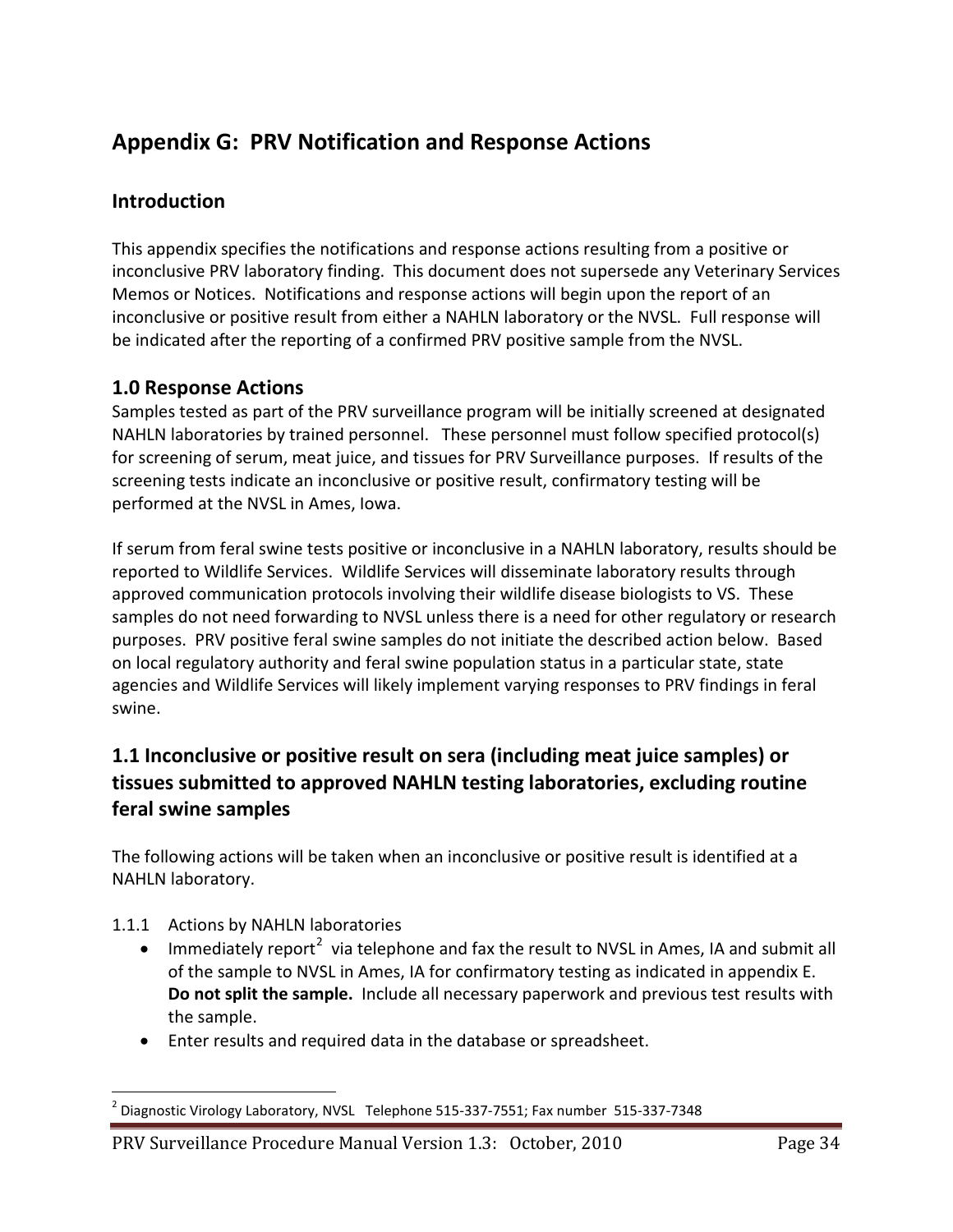- 1.1.2 Actions by NVSL
	- Perform confirmatory testing on samples received from the NAHLN laboratory.
	- If the results are negative, notify the submitting laboratory of the test result
	- If the results are positive, notify the submitting laboratory, the AVIC of the State where the lab is located, the AVIC of the State of animal origin, the Regional Epidemiologist and Swine Health Program Staff<sup>[3](#page-34-0)</sup>.

1.1.3 Actions by VS and/or SAHO in the State where the NAHLN laboratory is located, the State where the sample was collected, and/or the State of origin of the source pig. **These actions are only performed if the sample is confirmed positive by NVSL.** 

- Secure all paperwork and any identification materials associated with the submission.
- Determine the source of the submission.
- Determine the last known premises of residence of the animal of interest.
- If the sample was collected at slaughter, collect initial traceback information.
- Communicate findings to personnel in the Regional Office.
- Follow protocol as indicated in 'Pseudorabies Eradication State-Federal-Industry Program Standards' located at http://www.aphis.usda.gov/animal\_health/animal\_diseases/pseudorabies/downloads/program\_stds.pdf
- 1.1.4 Actions by Swine Health Program staff when a sample is confirmed positive
	- Notify NCAHEM staff
	- If necessary, assist Regional Officials in obtaining needed information.
	- Review information received from the Region(s).
- 1.1.5 Notification
	- External to VS
		- o AVIC ensures that the State Veterinarian has been notified.
		- o If appropriate, Staff or Regional officials will notify Legislative and Public Affairs (LPA) to inform industry and the public

Note: If parts of this section do not apply or need to be revised, applicable revisions will be made. Communications should be made to Troy Bigelow, Swine Health Programs by emailing troy.t.bigelow@aphis.usda.gov

#### **1.2 Negative PRV result at NVSL for an Inconclusive or Positive NAHLN Result**

If tests at NVSL indicate a negative result after a NAHLN laboratory reported and forwarded an inconclusive or positive result, all parties previously notified of the inconclusive or positive NAHLN result will need to be re-notified of the negative results. No further investigative actions need to be initiated.

<span id="page-34-0"></span><sup>&</sup>lt;sup>3</sup> Swine Health Program Staff include: 1) troy Bigelow; 2) Dave Pyburn;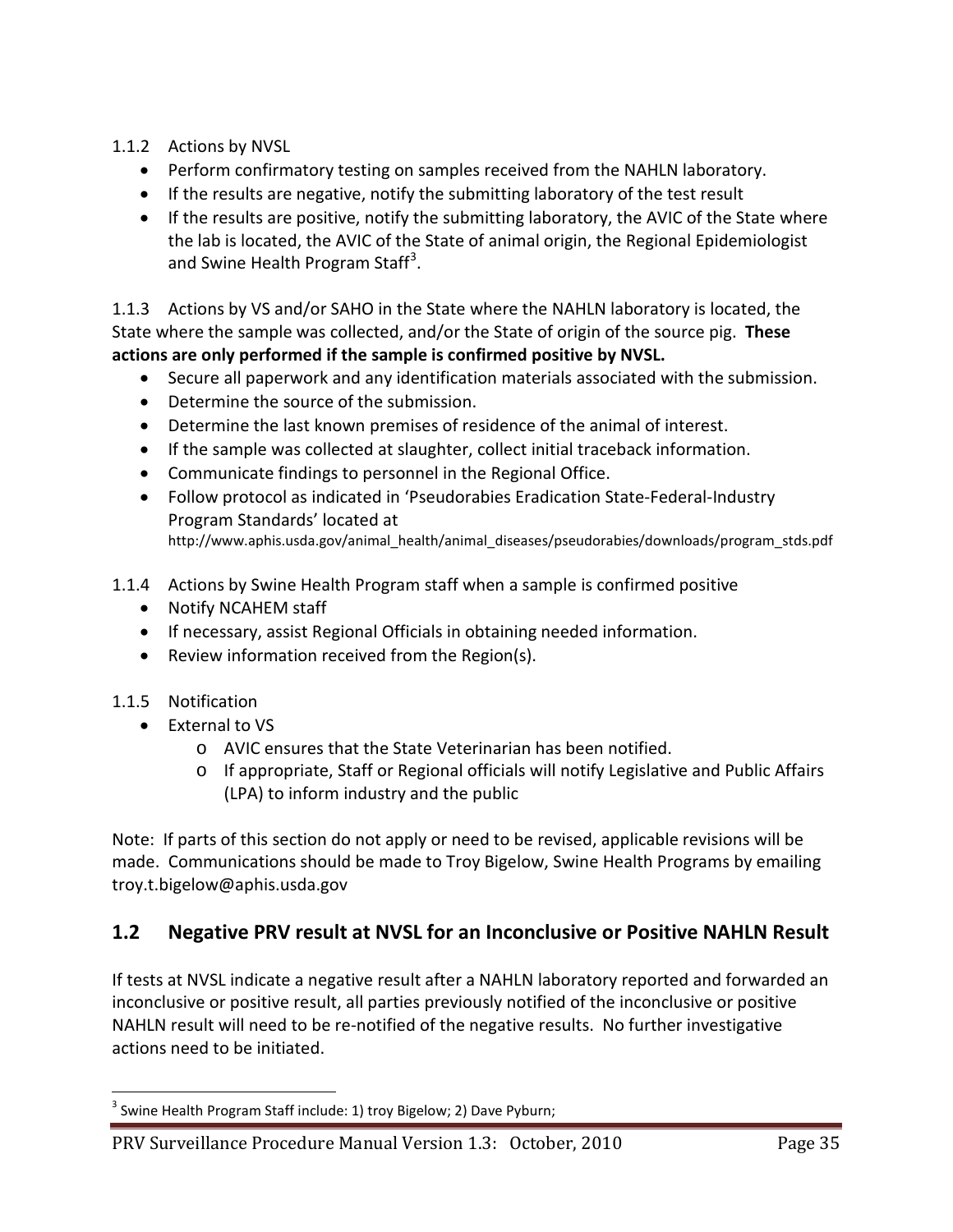# **1.3 Confirmation of Positive Result at NVSL**

If a positive result is confirmed at NVSL, the procedures outlined in section 1.1.3 thru 1.1.5 will be performed. The response to control and remove PRV from the infected herds will commence as quickly as possible. State Animal Health Officials in the State where the NAHLN lab is located and the State where the Animal originated need to be immediately notified. In addition, Animal Health Officials should begin performing all necessary activities to identify origin of the disease, collect all traceback information, and initiate quarantines to prevent the spread of disease. Animal Health Officials are to follow disease control and removal methods outlined in the Pseudorabies Eradication State-Federal-Industry Program Standards<sup>[4](#page-35-0)</sup>.

The following page contains a flow chart of response and communication actions.

PRV Surveillance Procedure Manual Version 1.3: October, 2010 Page 36

<span id="page-35-0"></span><sup>&</sup>lt;sup>4</sup> The Pseudorabies Eradication State-Federal-Industry Program Standards can be found by viewing http://www.aphis.usda.gov/animal\_health/animal\_diseases/pseudorabies/downloads/program\_stds.pdf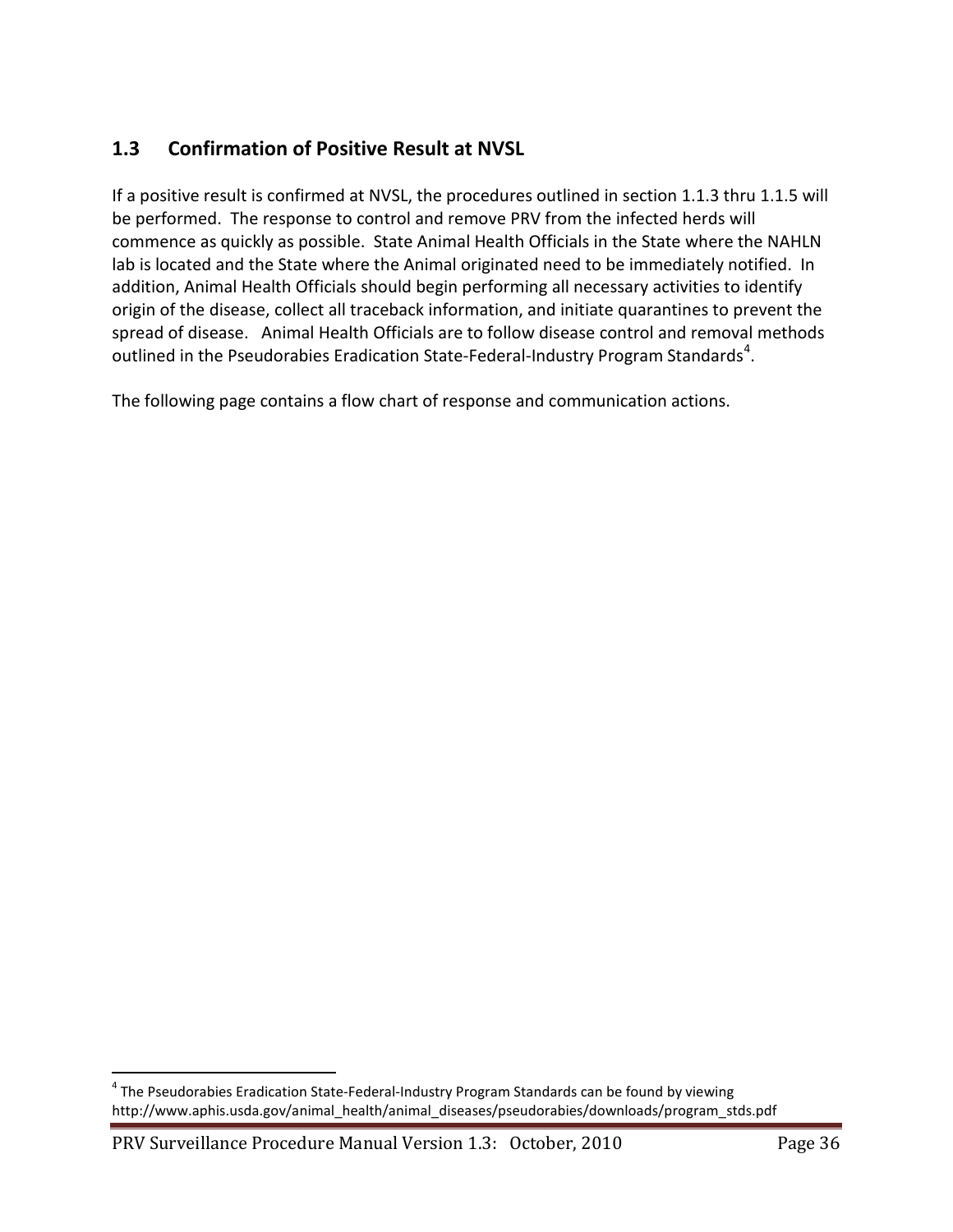

PRV Surveillance Procedure Manual Version 1.3: October, 2010 Page 37